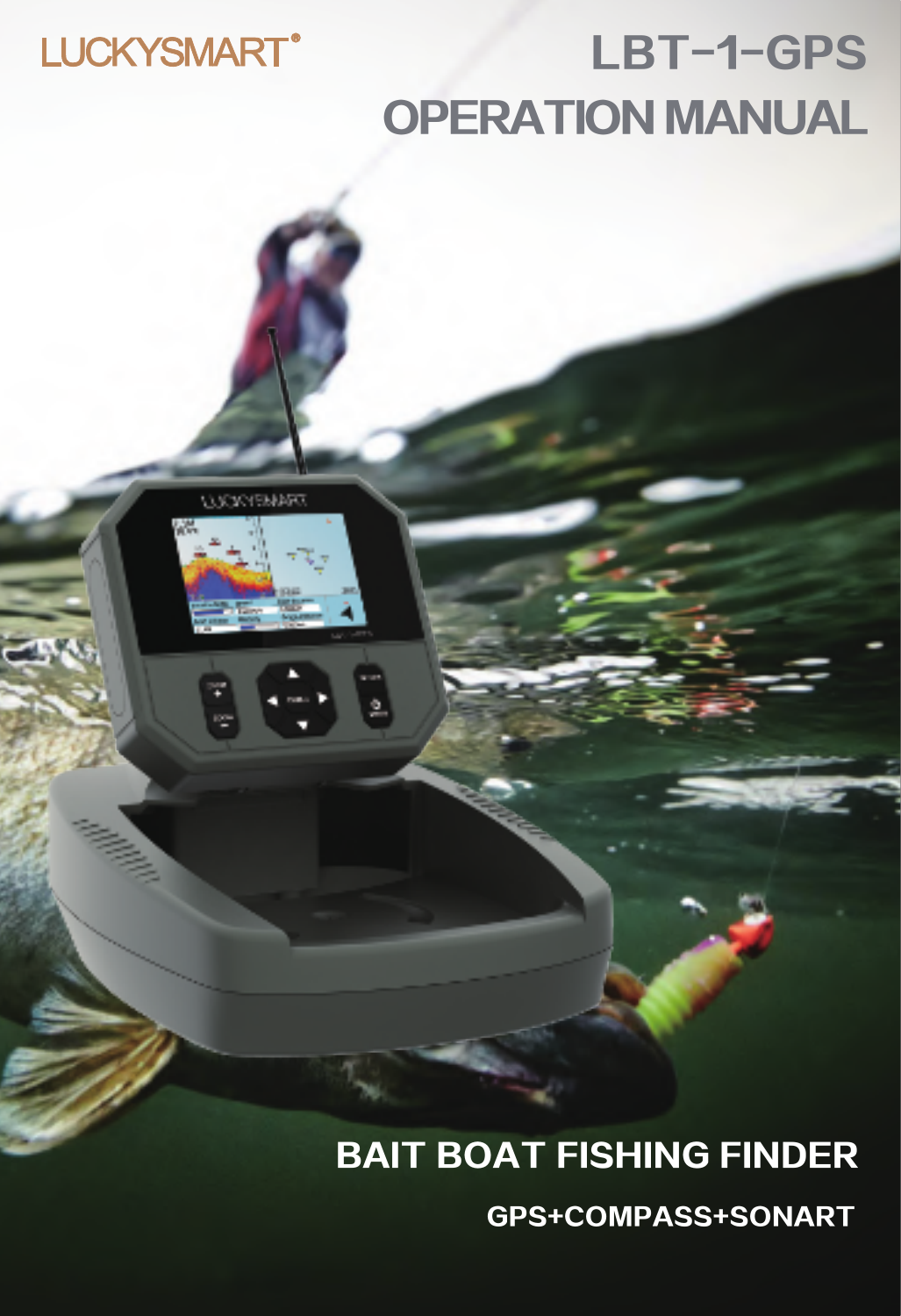## Preface

Thanks for choosing LUCKYSMART products. In order to operate this product quickly and safely,Please read this manual carefully before operating.

LUCKYSMART always follows the strategy of continuous development. Therefore, LUCKYSMART reserves the right to modify and improve the products description in the document without previous notice. Under no circumstance, LUCKYSMART will not be liable for any loss of data or income, or any special, incidental or indirect loss, regardless of the cause of the loss.

The content of this document is provided according to the current situation. Unless otherwise provided by applicable laws, no explicit or tacit guarantees of any kind, including but not limited to guarantees of merchantability and suitability for specific purposes, are not made for the accuracy, reliability and content of this document.LUCKYSMART reserves the right to revise or retrieve this document at any time without previous notice.

## Product Statement:

The product is a high-tech device integrating sonar, compass and GPS positioning and other technologies. It is mainly used for remote control bait boats or other small boats. It needs to be installed correctly before it can be used. The performance of the product is greatly affected by environmental and human factors. Therefore, LUCKYSMART make the following statement:

## 1. Sonar characteristics:

The characteristics of sonar are affected by many factors, such as the installation method of the probe, the current water area situation(the wave size ) etc. If the water depth and bottom contour displayed on the screen are big different from the actual situation, please check the installation of the probe carefully or contact with your local dealer.

## 2. GPS positioning characteristics

GPS (Global Positioning System) is a satellite positioning system controlled by the US government. Under normal circumstances, there will be a certain deviation in domestic use. This is due to the attributes of the GPS system itself and has nothing to do with this product. The GPS positioning accuracy of this product is normally about 2 meters (it can reaches to 1 meter in a good enviroment). However, GPS positioning accuracy is greatly affected by environmental factors. If it is used on cloudy days, foggy days, under large trees, or in non-open areas (with highrise buildings, mountains, etc.), GPS positioning accuracy will be greatly effected.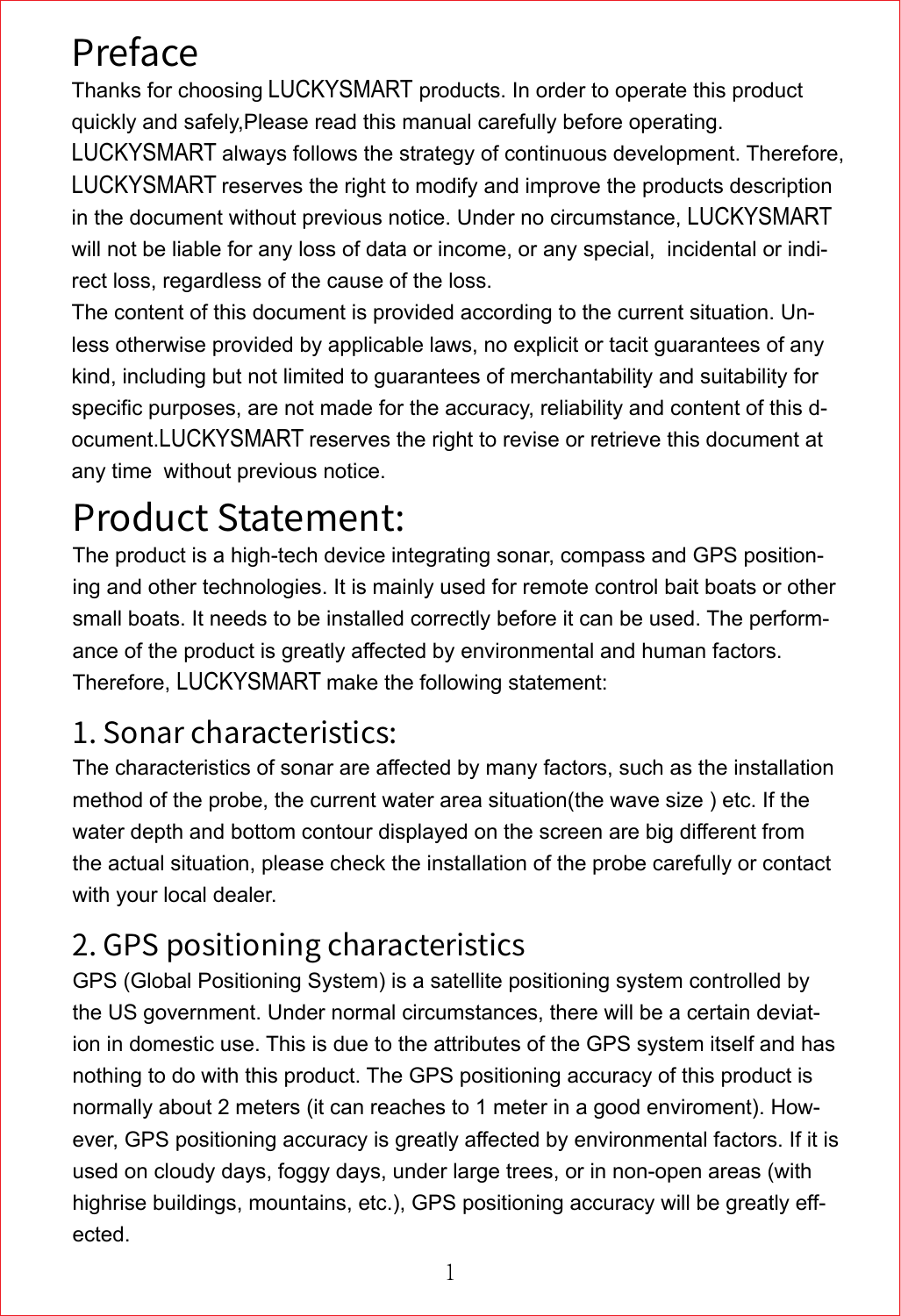## **Precautions**

#### 1. Safety precautions

·Do not use this product in harsh environments such as wind, rain, lightning,and high-voltage lines.

### Electronic equipment

·Do not use this device in places where the use of wireless devices is clearly prohibited. otherwise.It may interfere with other electronic equipment or cause other dangers.

## Impact on medical equipment

·In medical and health care establishments where the use of wireless devices is expressly prohibited, please comply with the rule and turn off the equipment.

·The radio waves generated by the equipment may affect implantable medical equipment or personal medical equipment, such as pacemakers, cochlear implants, hearing aids, etc. If you use these medical equipments, please do not use this product.

## 2. Precautions before using the product

·Please check whether all parts of the product are installed correctly, including probes, GPS receivers, antennas, control box, etc. Please refer to the "Installation" part of this manual for the specific installation methods and precautions of each component.

·Please check whether the antennas on the boat are tightened. Antenna slack can affect wireless performance.

·Please check that all parts in the cabin (probe, GPS receiver, antenna extension cord, power cord) are correctly connected with control box(refer to page 10 for the connection method).

·Please make sure that the control box is powered on. After power on, the led indicator at the "link"position will be on for 3s then off, indicating the control box enter the working state.

· Please check the GPS status bar on the device screen after the control box is powered on for 3-5 minutes. Please make sure when use this product, the status bar turn to yellow or blue.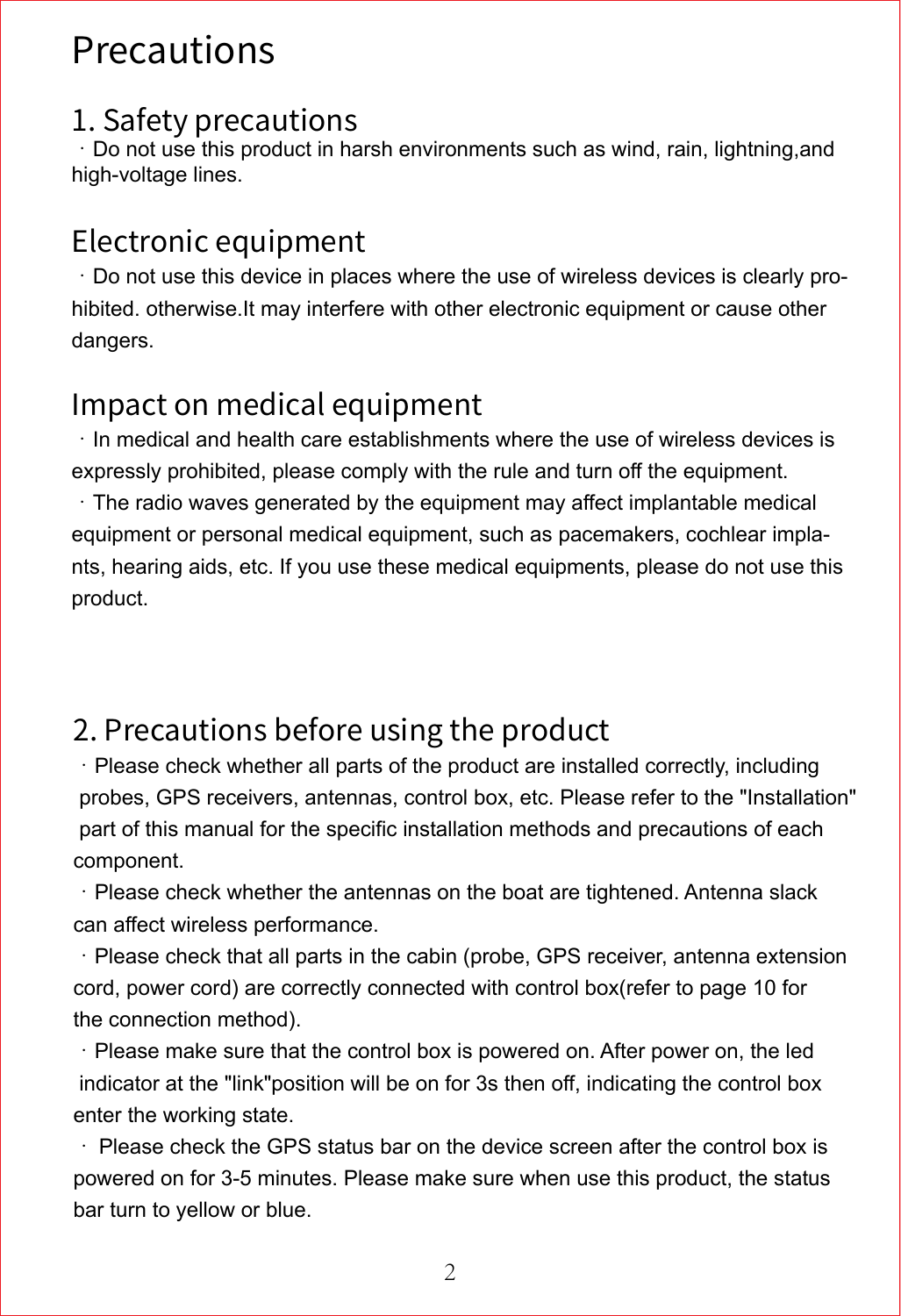## **Contents**

| 5         | <b>Product introduction</b>                         |
|-----------|-----------------------------------------------------|
| 6         | Product packing list                                |
| 7         | Installation                                        |
| 7-9       | Install the probe                                   |
| 11        | Install GPS receiver                                |
| 11        | Install the antenna                                 |
| 11        | Connect cable                                       |
| 12        | Power                                               |
| 12        | User Guide                                          |
| 12        | Precautions                                         |
| $13 - 14$ | Screen display description                          |
| 14        | Electronic compass                                  |
| 15        | key operation                                       |
| 16        | Go to                                               |
| 16        | waypoint navigation                                 |
| 16        | How to create a waypoint                            |
| 16        | How to set a waypoint as a target point             |
| 16        | How to set the name and icon of the waypoint        |
| 17        | How to know the distance of the boat from the shore |
|           | and the target point                                |
| 17        | How to set a point as the origin                    |
| 18        | Route navigation                                    |
| 18        | How to create a new route                           |
| 18        | How to load route as target point                   |
| 18        | Clear Map                                           |
| 18        | Stop navigation                                     |
| 19        | Menu operation                                      |
| 19        | Sonar settings                                      |
| 19        | Sensitivity                                         |
| 19        | Detect Depth Range                                  |
| 19        | Fish icon                                           |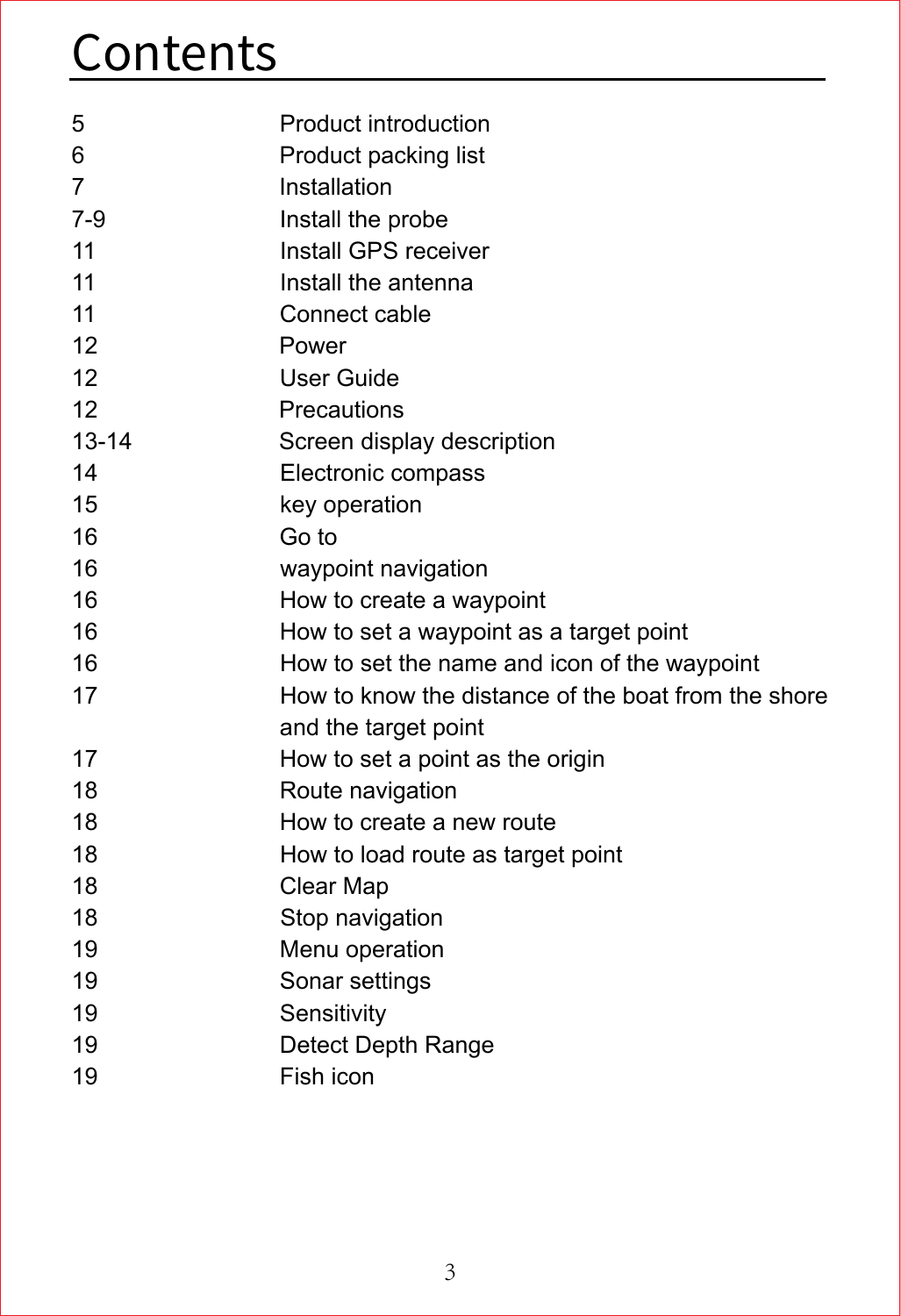| 19    | Clutter suppression           |
|-------|-------------------------------|
| 20    | Sonar tones                   |
| 20    | <b>Chart Speed</b>            |
| 21    | System                        |
| 21    | Language                      |
| 21    | Backlight                     |
| 21    | Alarm                         |
| 21    | <b>Fish Alarm</b>             |
| 21    | Shallow alarm                 |
| 22    | Arrival alarm                 |
| 23    | Offcourse Alarm               |
| 23    | Display Voltage Alarm         |
| 23    | <b>Boat Voltage Alarm</b>     |
| 23    | Units                         |
| 23    | Measurement Unit              |
| 24    | Sonar units                   |
| 24    | Time setting                  |
| 24    | Format                        |
| 24    | Direction setting             |
| 24    | Factory set                   |
| 24    | About                         |
| 25-30 | Common problems and solutions |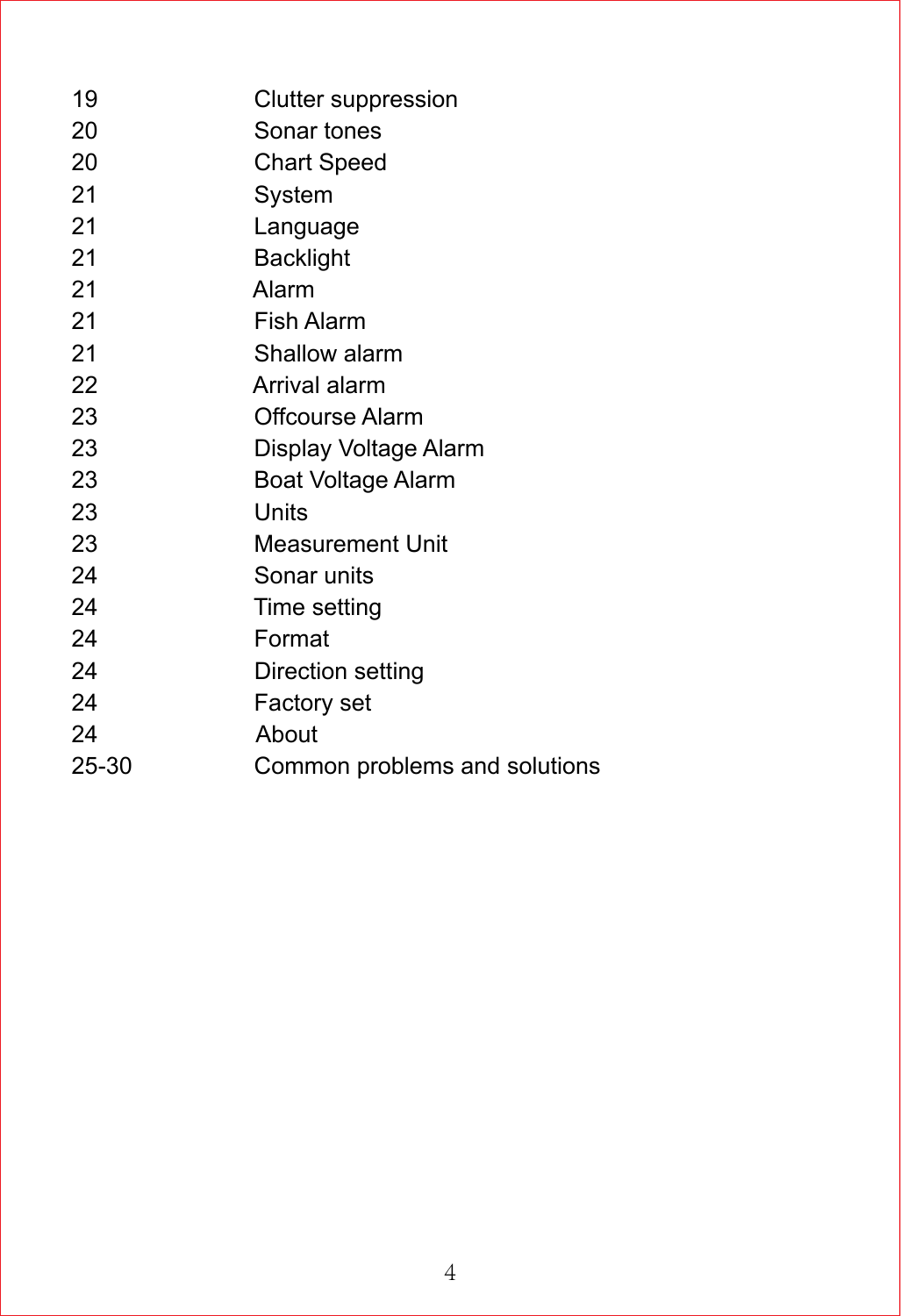## Product introduction

LBT-1-GPS is an electronic product that integrates GPS navigation and sonar systems that is specially used for various remote control bait boats and other small boats.

This product combines sonar, GPS navigation and electronic compass functions. No matter if you are a new hand or a professional angler, It is easy to use this product . This allows you to make precise nesting, navigation and fish detection.

## What can this product do?

After installing this product on the bait boat, you can realize the following functions:

- Real-time observation of the bottom of the boat: including fish (position, depth information, fish group size). weeds, underwater contours, etc.
- Know the distance of the boat from the shore at any time.
- Even if you operate at night or in foggy weather, you can still know the direction of the bow of the boat through the screen.
- Store more than 500 points of interest and load any one of them as a target to navigate your boat to the point of interest precisely. Thus realize the fixed-point nesting function.
- View the longitude and latitude of the current position of the bait boat.
- Monitor the voltage of the boat's battery at any time.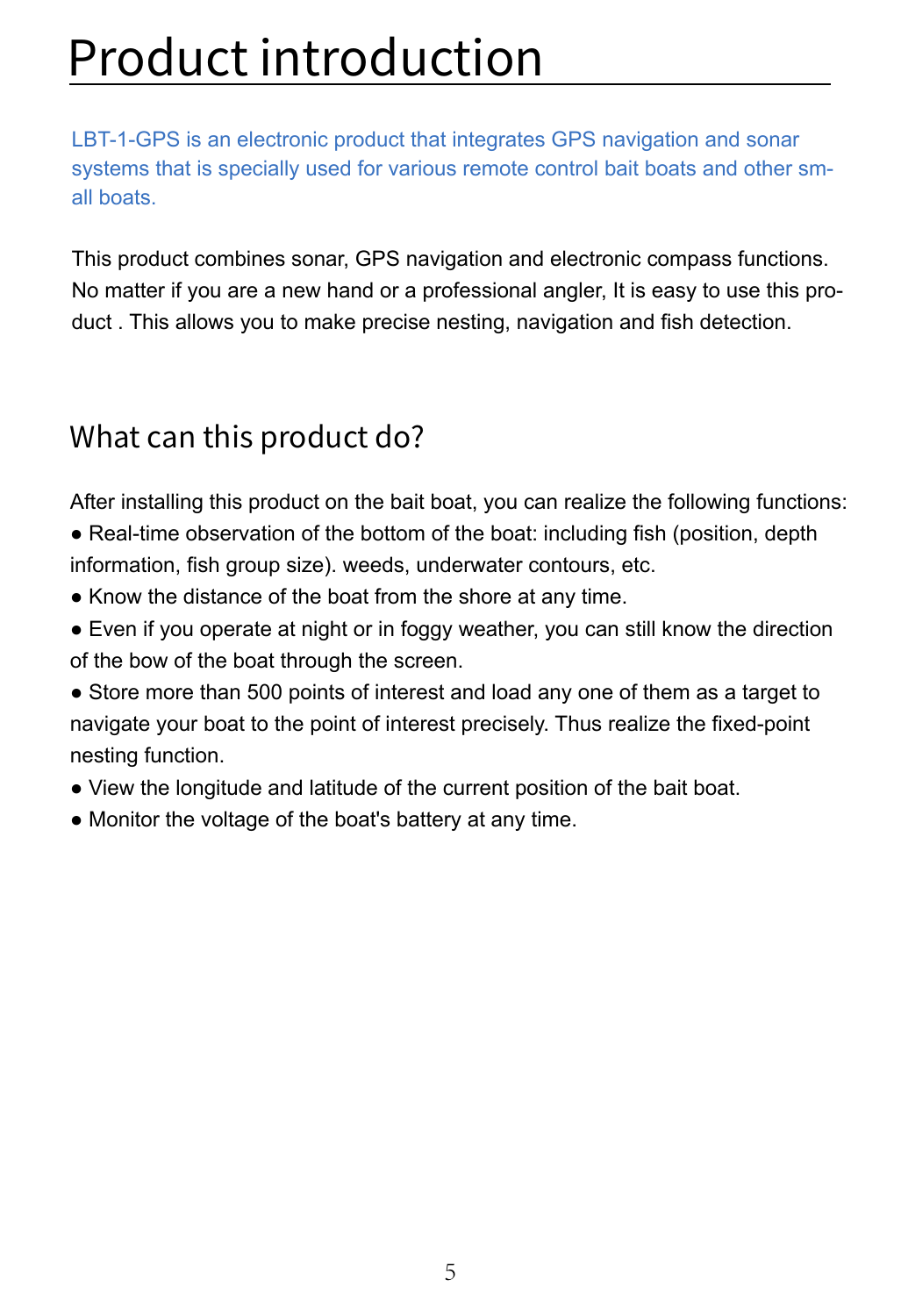# **Product packing list**

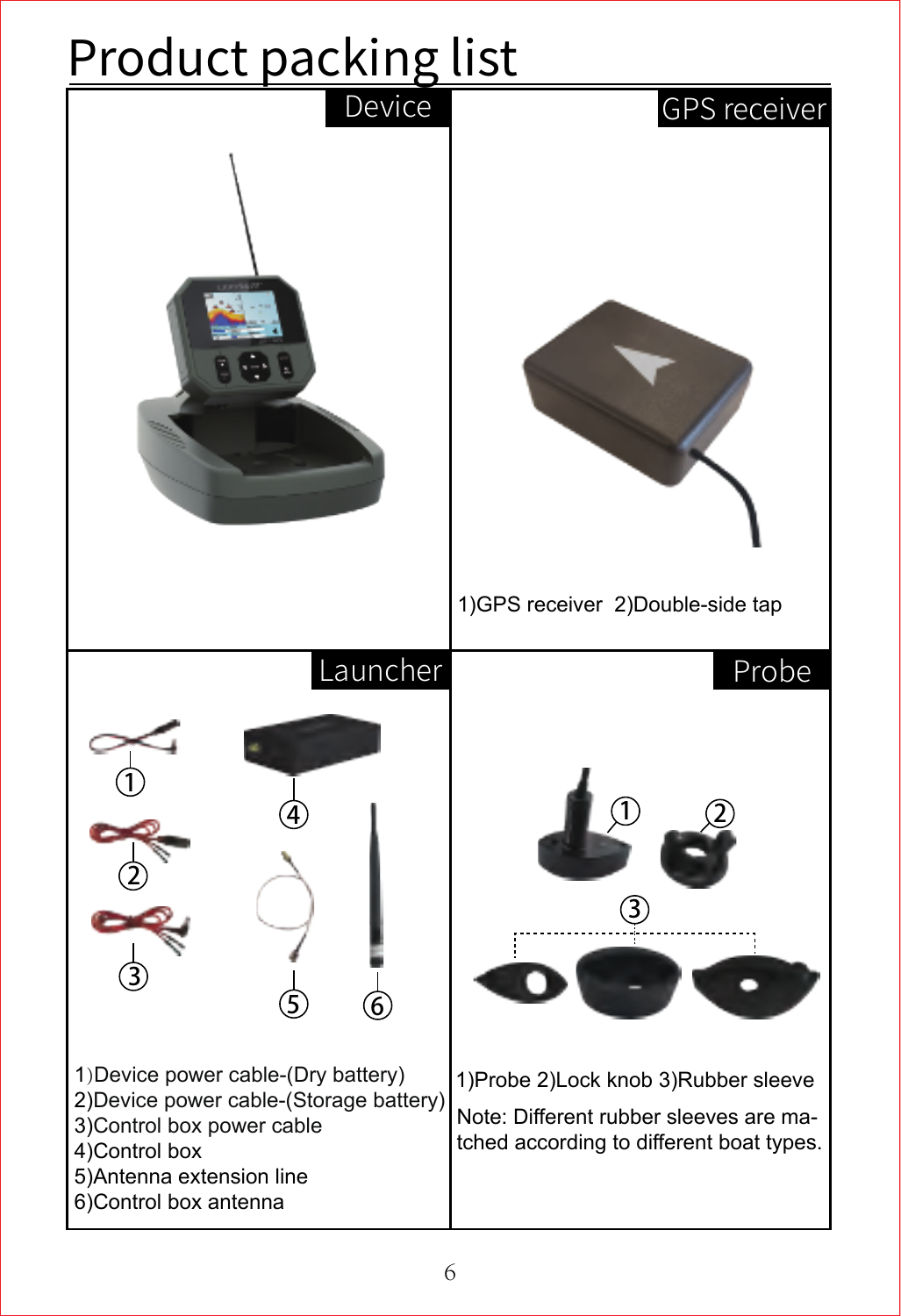## Installation to bait boat

## 1.Install the probe

Warning: Please do not install the probe near the motor of the boat. Otherwise, the electronic noise caused by the motor and the bubbles generated by the propeller will greatly degrade the sonar performance of the product. Generally recommended to install at a distance from the bow of boat that the position of 1/3 of the length of the bait boat. And ensure that the probe draft is not less than 10CM. Note: For different bait boats, the installation method of the probe is also different. The following is the probe installation guide for different types of bait boats on the market:

## 1) A bait boat without a probe mounting hole in the hull itself

There is no specific probe mounting groove at the bottom of these bait boats. So you need to use tools to punch holes to install the probe on the bottom of the boat. The following is the installation diagram:

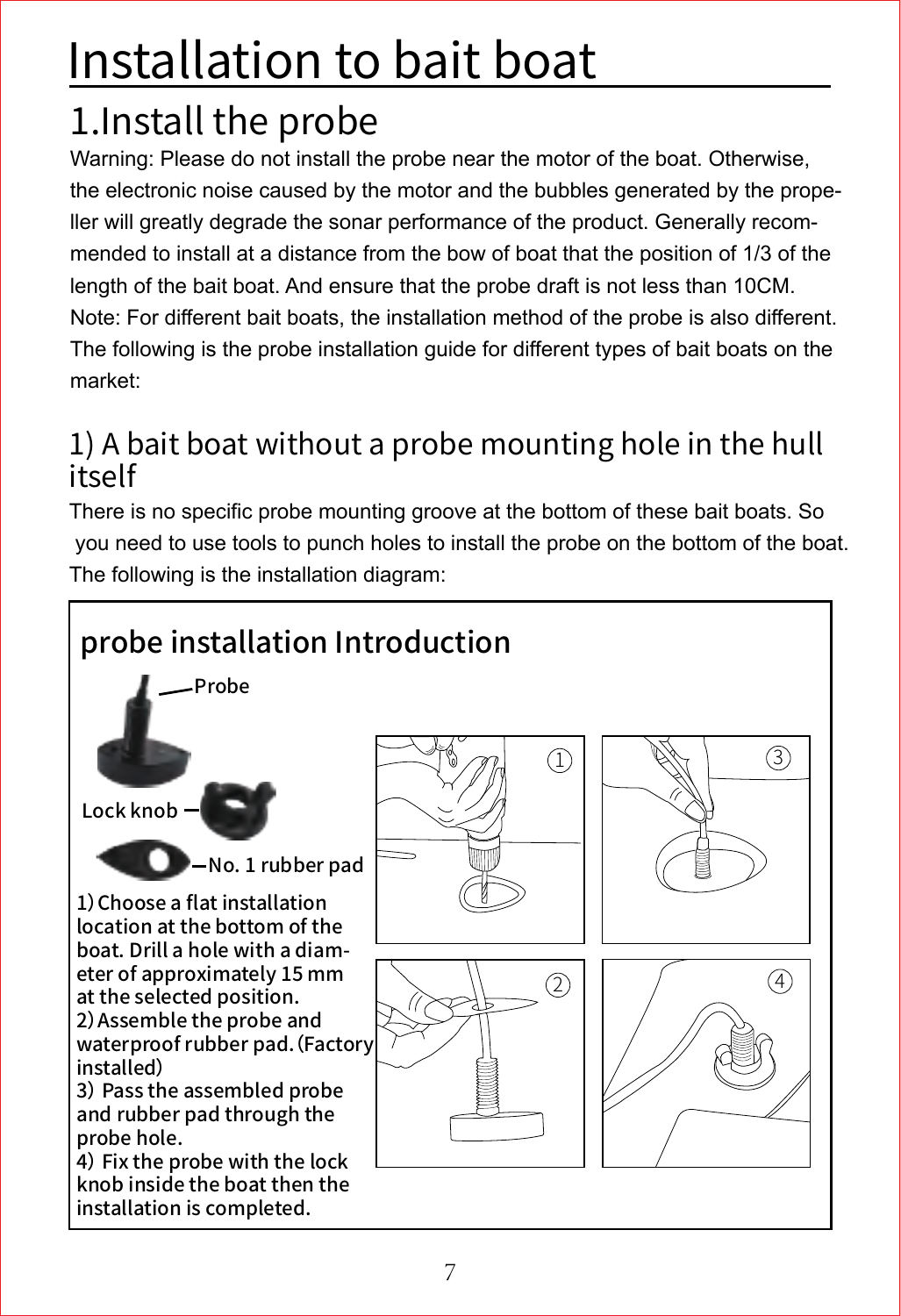#### 2) A bait boat with a groove for installing the probe in the hull (No. 2 rubber sleeve)

There is a groove at the bottom of the bait boat for installing probes. LBT-1-GPS comes with aappropriative No. 2 rubber sleeve . The installation steps are basically the same as in 1 above. The only difference is that the probe needs to be covered inside the rubber sleeve, so that it can be fully matched with the probe installation groove reserved on the boat.



#### 3) A bait boat with a groove for installing the probe in the hull (No. 3 rubber sleeve)

There is a groove at the bottom of the bait boat for installing probes. LBT-1-GPS comes with aappropriative No. 3 rubber sleeve . The installation steps are basically the same as in 1 above. The only difference is that the probe needs to be covered inside the rubber sleeve, so that it can be fully matched with the probe installation groove reserved on the boat.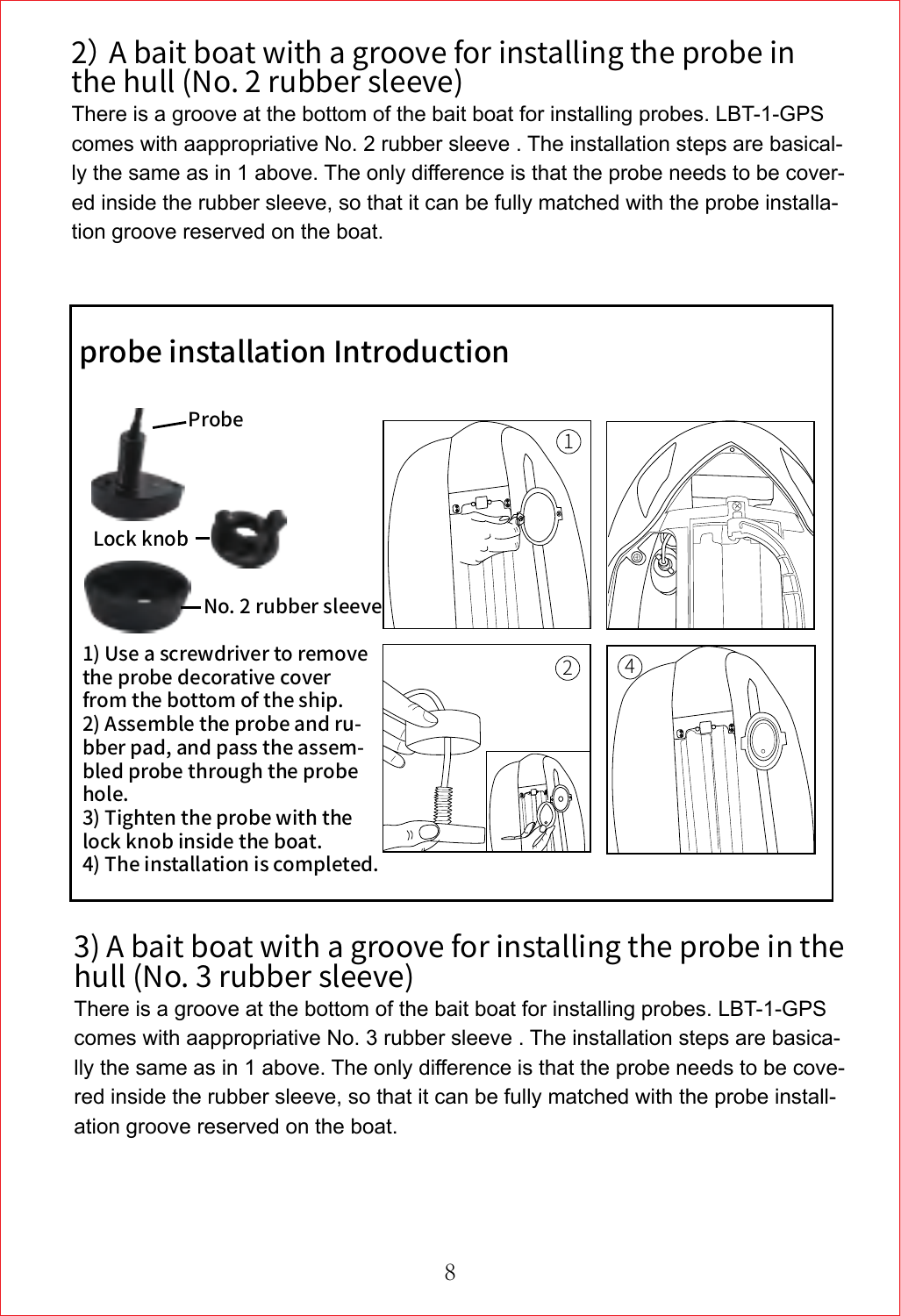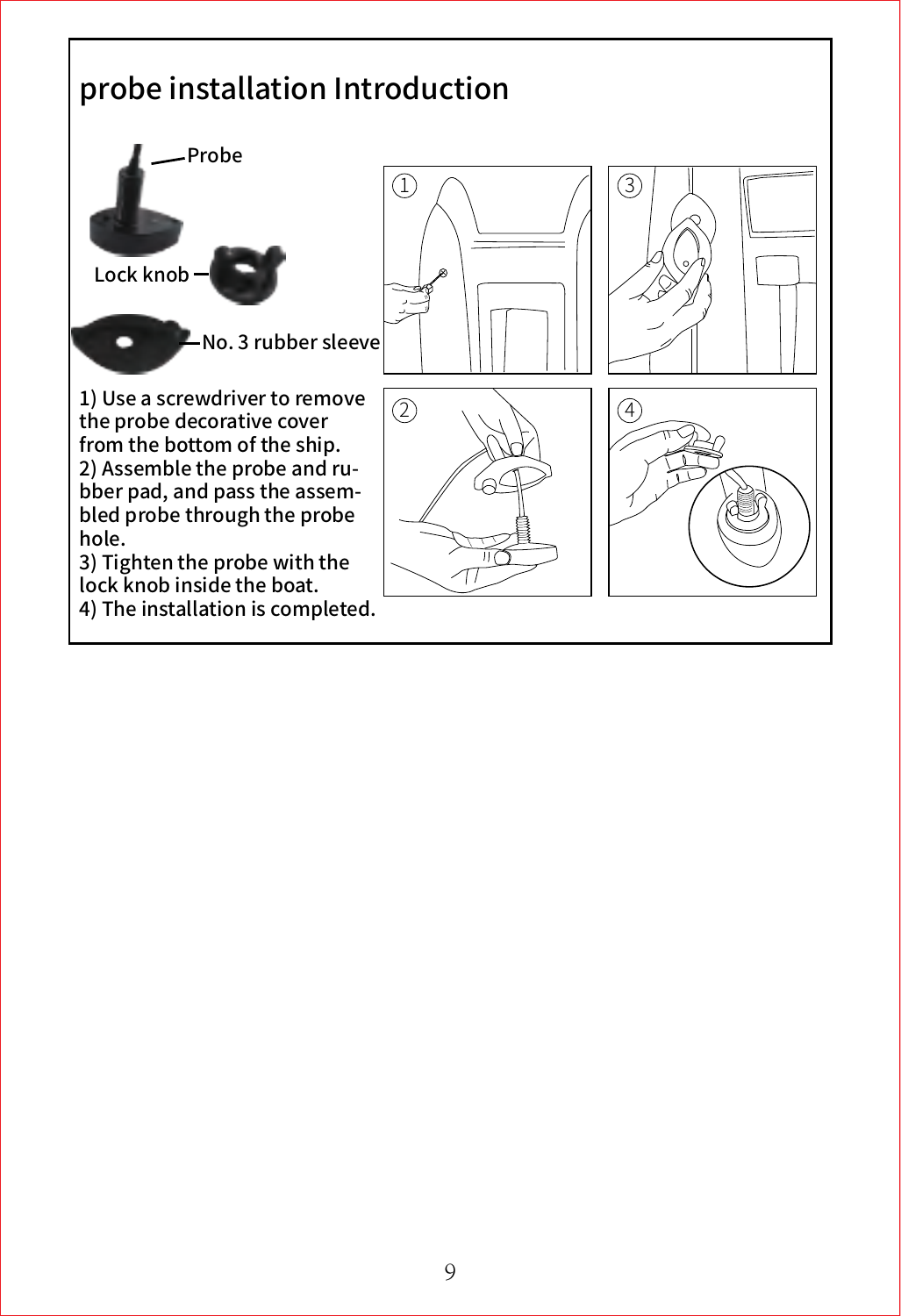## 2、Install GPS receiver

## Precautions when installing GPS receiver:

1) The GPS receiver should be installed far away from other antennas on the boat (including the ship's own antenna and the control box antenna of this product). 2) In order to avoid interference with the compass, the GPS receiver should be kept away from any magnetic materials, such as magnets, iron and nickel, etc. 3) The gray arrow on the GPS receiver should be consistent with the bow direction.



## How to fixed GPS receiver

1) Choose an appropriate location on the boat (the location is flat, normally fixed on the head of the boat)

2) Fix the GPS receiver on the bow with double-sided tape (Note: For LBT-1-GPS, the gray arrow must be consistent with the bow direction).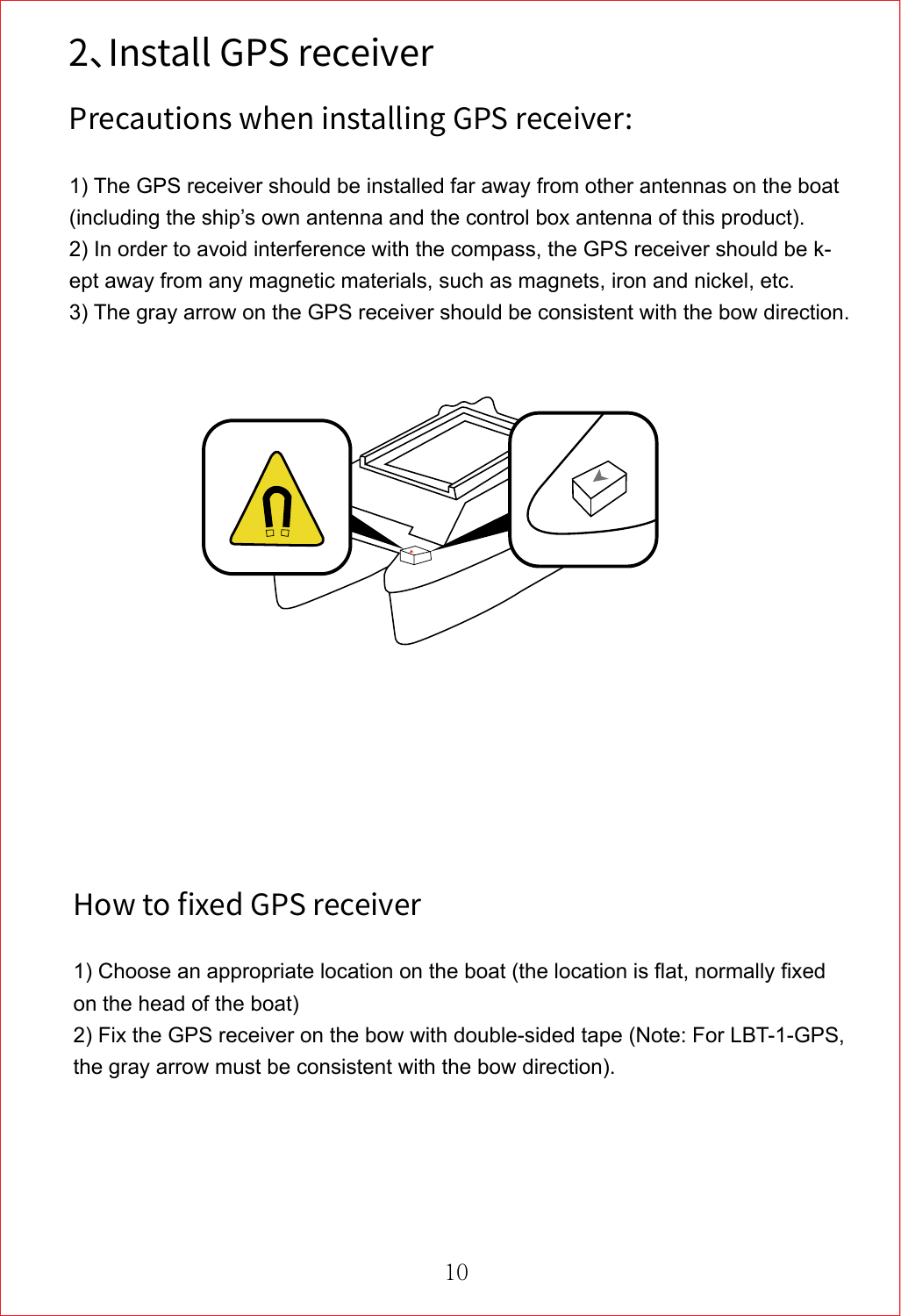## 3.Install the antenna of control box

1) Find the hole reserved for installing the antenna extension cable at the stern of the bait boat.

2) Remove the nut and washer on the antenna extension cable.

3) Pass the screw part of the antenna extension cable through the reserved hole from the cabin.

4) Put the washer and nut on the screw respectively, and then tighten the nut with a wrench.

5) Tighten the control box antenna on the screw (Be sure to tighten it!)

## 4.Connect cable

After the above components are installed, please connect each part to the control box.



- $\cdot$  TRANSDUCER: Connect the probe.
- GPS: Connect to GPS receiver.
- $\cdot$  POWER: Connect the power cord.

• LINK: Shows whether the connection between the control box and the device is normal.

Note: The LINK light is on last 3 seconds after power on and LINK light will flash after connected with GPS correctly.

 $\cdot$  ANTENNA: Connect the antenna extension cable.

The bait boat part has been installed so far.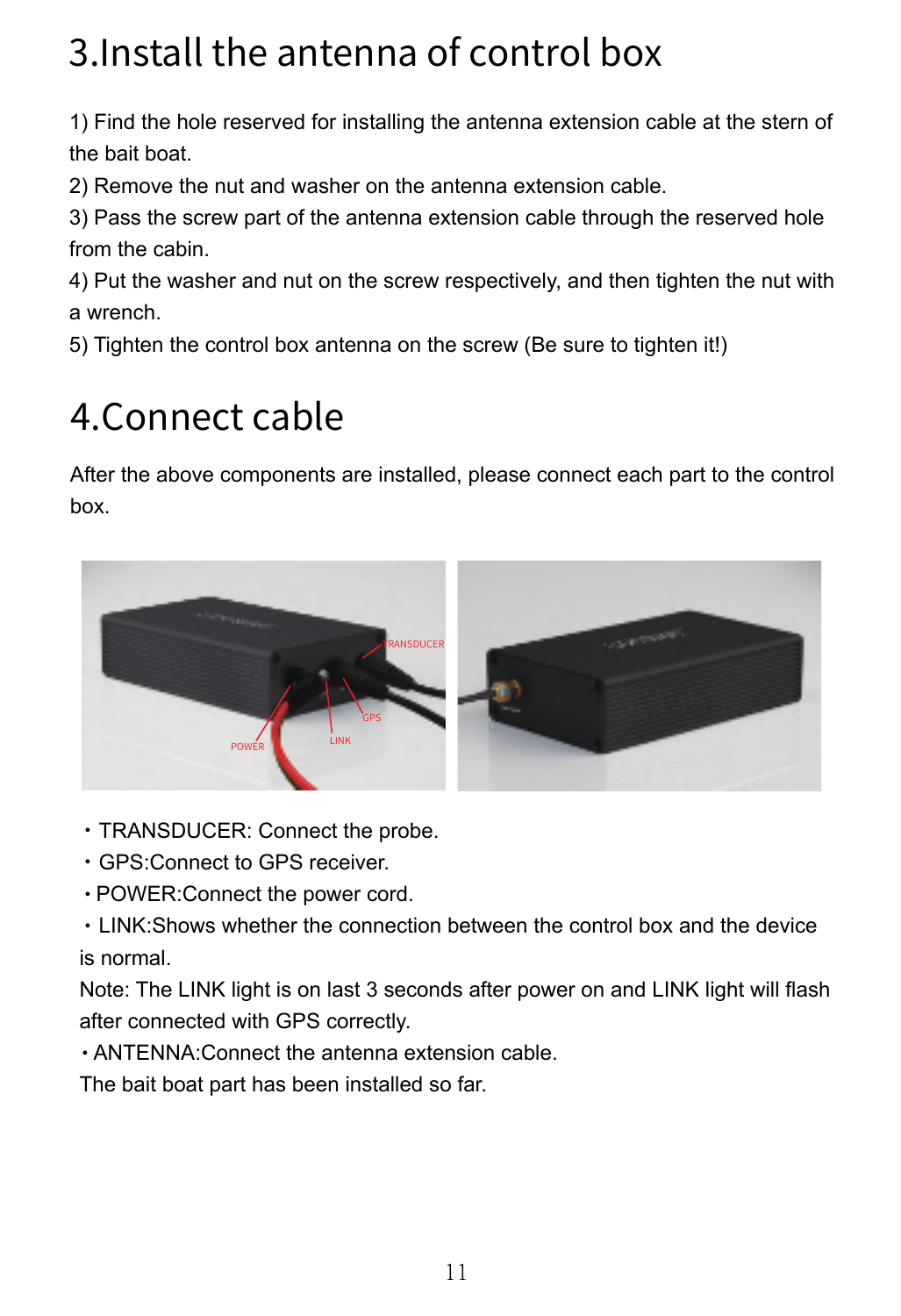## Power

|                     | Device power | Control box power |
|---------------------|--------------|-------------------|
| Recommended voltage | $10 - 13V$   | $9.5 - 13V$       |
| Maximum voltage     | 16.8V        | 14V               |

## 1.The device can use 8\*AA batteries or an external power supply.

-When using 8\*AA batteries for power supply, please discharge the batteries correctly according to the schematic diagram on the base of the device.

-When using an external power supply, you can use the standard power cord to connect it to an external power.



#### 2.The control box can be powered by the boat's battery or an external power.

Warning: Excessive voltage may cause the internal electronic components of the product device or control box to burn out. Make sure to turn off the power of the control box after use.

The following are the voltage of commonly used batteries for your reference:

| Battery type                        | voltage       | Is it allowed<br>to use |                         |                    |
|-------------------------------------|---------------|-------------------------|-------------------------|--------------------|
| 12V lead-acid batteries 10.8V~14.8V |               | $\tilde{\mathbf{v}}$    | 12V lead-acid batteries | 2S lithium battery |
| 8*AA Ni-MH batteries                | 7.8V~10.6V    | ΙX                      |                         |                    |
| 8*AA alkaline batteries             | 7.5V~12.8V    | $\tilde{\phantom{a}}$   |                         |                    |
| 2S lithium battery                  | $5.6V - 8.4V$ | $\infty$                | 8*AA Ni-MH batteries    | 3S lithium battery |
| 3S lithium battery                  | 8.4V~12.6V    |                         |                         |                    |
| 4S lithium battery                  | 11.2V~16.8V   |                         | 8*AA alkaline batteries | 4S lithium battery |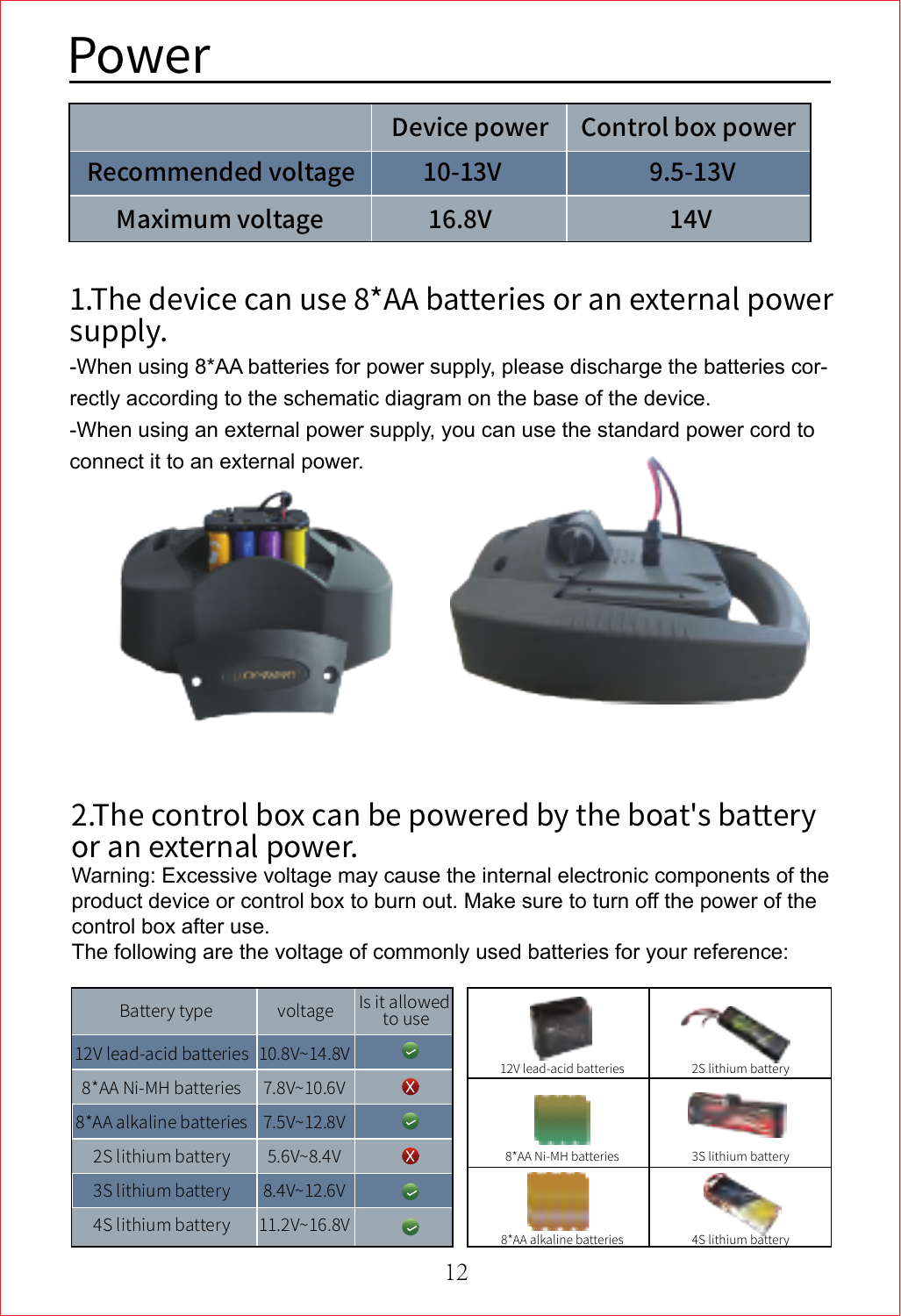## How to use

## Precaution

Please use this product when the satellite status bar shows yellow or blue (meaning the GPS signal is strong enough)



Red: 0-3 satellites Yellow: 4-6 satellites Blue: more than 6 satellites

Note: If the number of satellites column all turn blue, it means that the product has received signals from 12 satellites. So from the change of the color bar, you can know how many satellites can be received. Generally speaking, more than 6 satellites (yellow) GPS can work normally.

## Screen display description

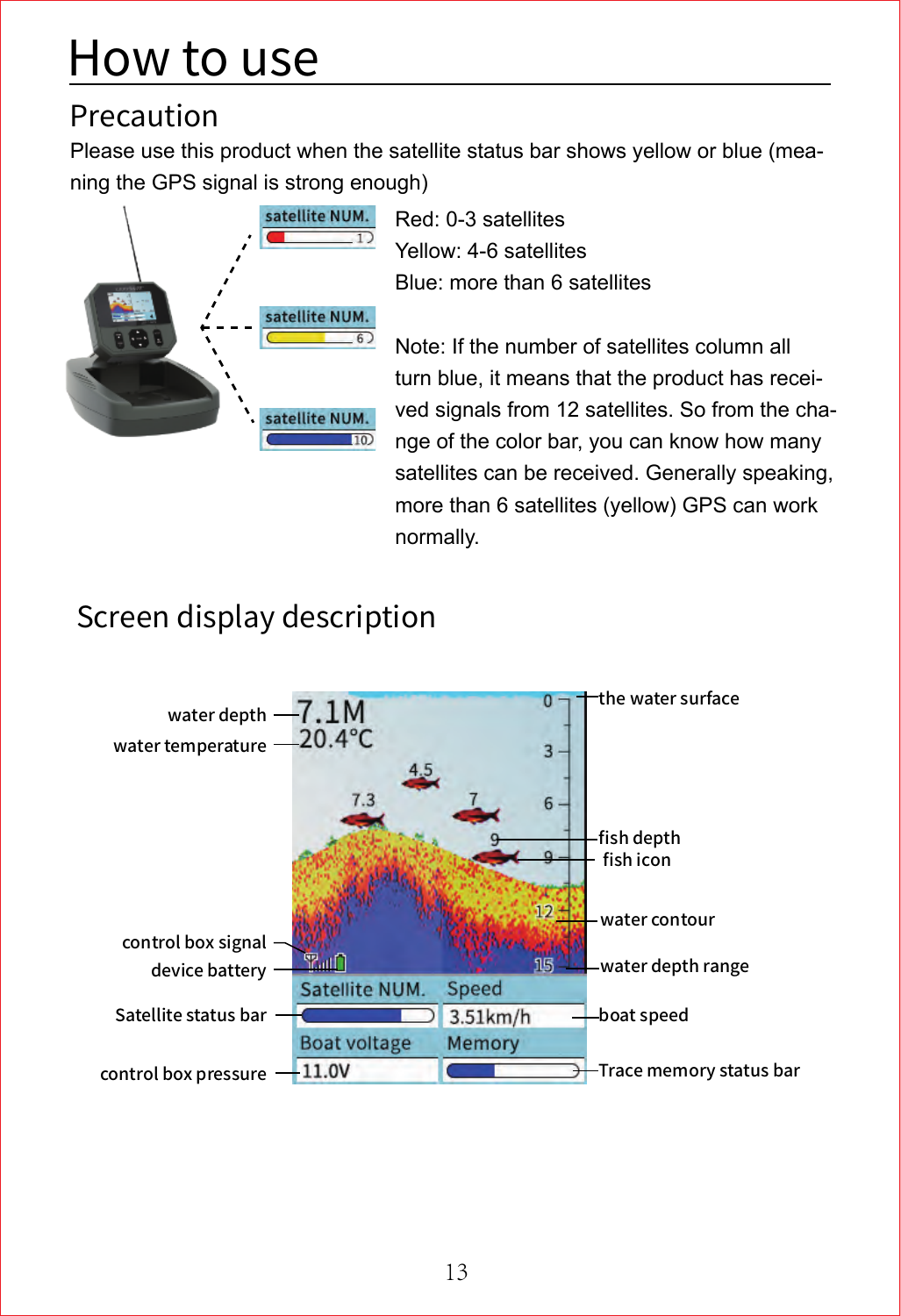

## Compass

GPS receivers have a built-in electronic compass system. When you correctly install the GPS receiver on the boat, you can know the heading of the bow at any time by observing the pointer of the electronic compass on the screen. So even if the boat travels a long distance (200 meters away, it is out of your sight), or It can control the trajectory of the boat at any time in harsh environments such as night and fog, and accurately remotely control it to come back.

Note: When observing the compass direction, you can imagine that the device screen is parallel to the horizontal plane placed so that it is easy to understand the consistency of the bow direction and the compass needle direction on the screen.



Note: For electronic compass, ±15 degrees is the allowable error range. So while the boat is moving, If you find a small deviation between the compass needle direction and the bow direction, this is normal.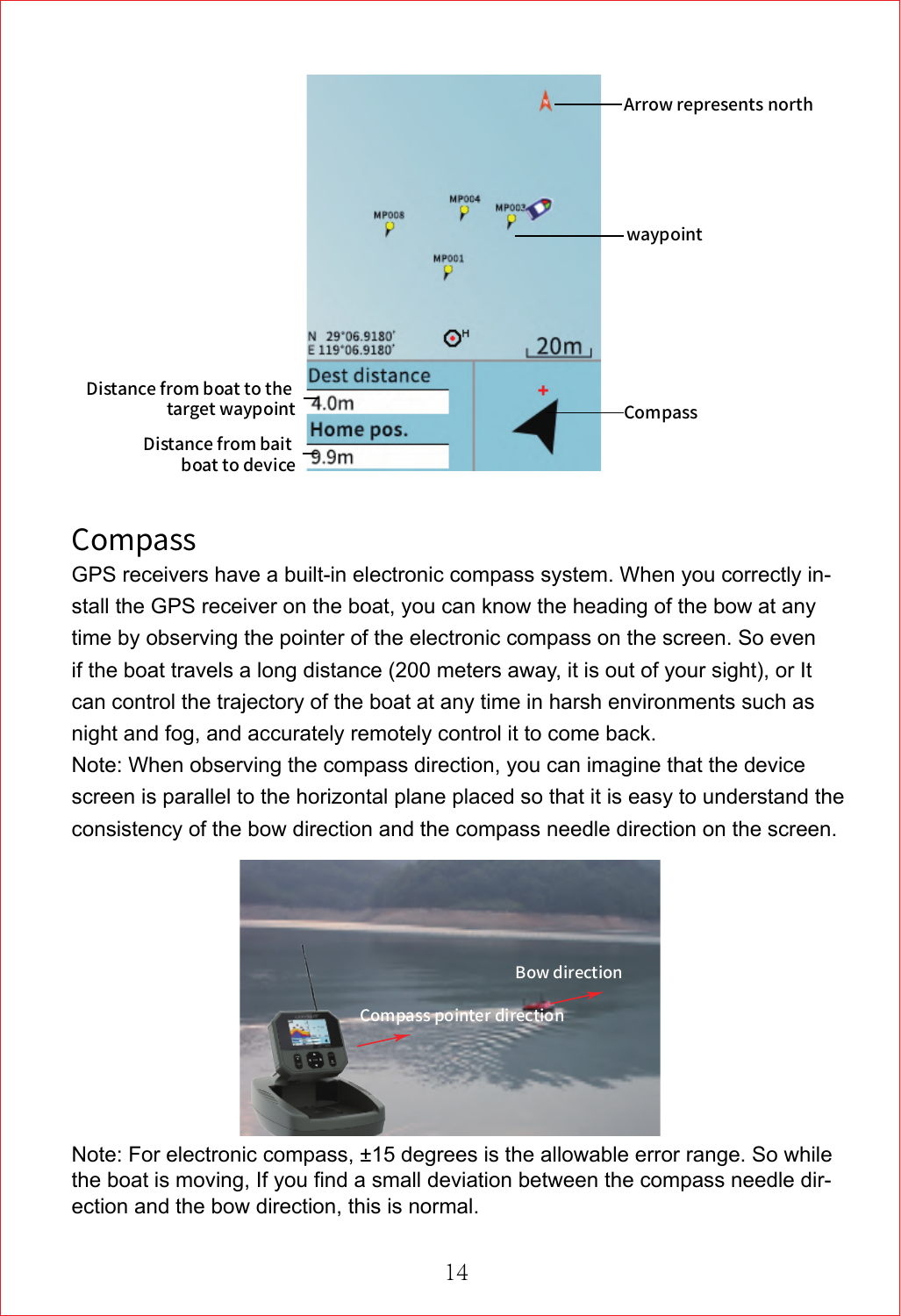## Key operation

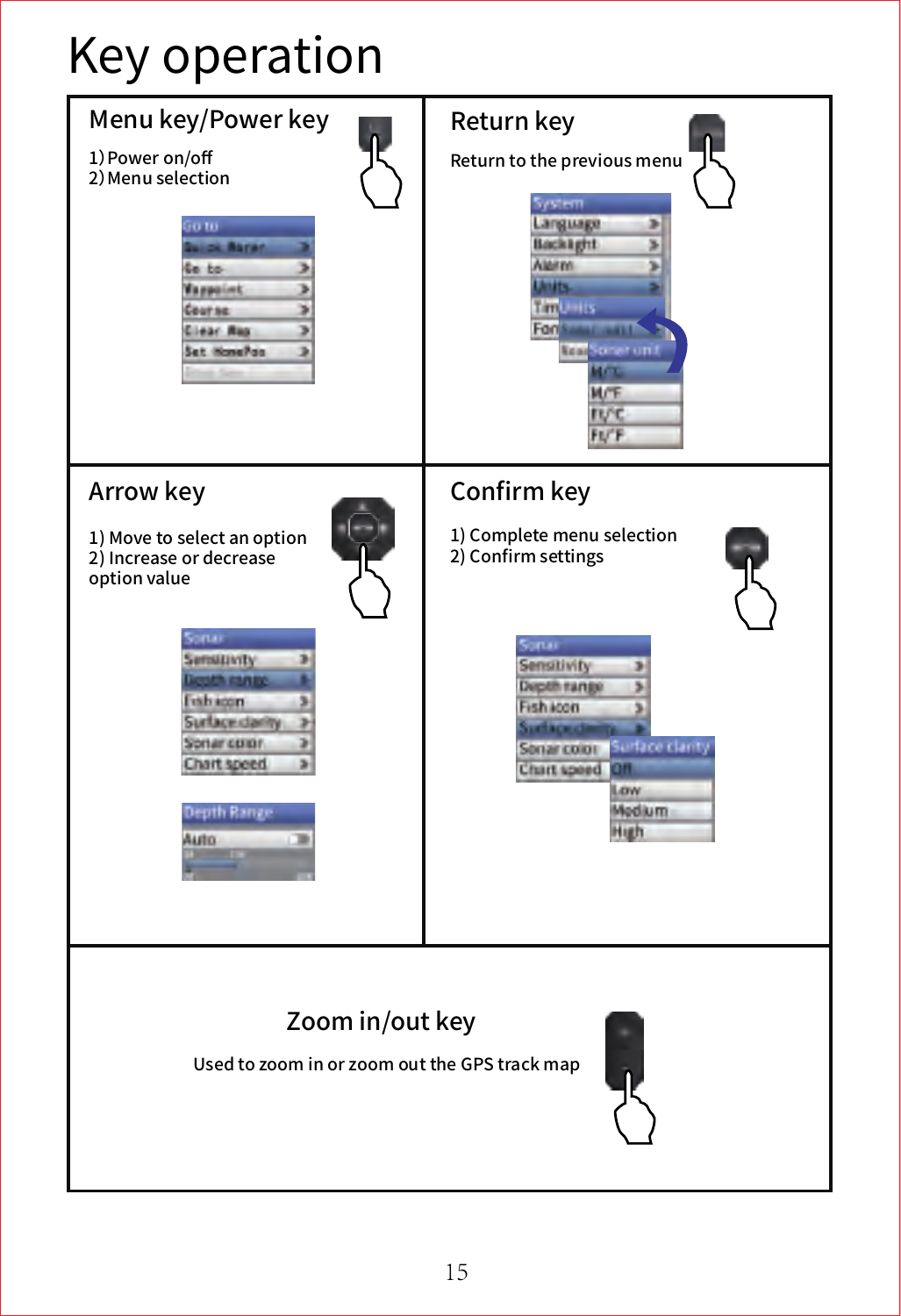## Go to Waypoint navigation

The waypoint refers to the location that the fisherman prefers personally in a certain fishing area. These points may be the usual make bait, may also be judged where there are more fish based on past experience. Or a place where big fish often haunt, etc. This product can save these points, and you can pick one of them as the navigation point at any time in the future, and then navigate the bait boat to t

hat point. This product can store up to 500 waypoints.

## How to create a waypoint

When the boat reaches a certain point, keep the boat still:

- 1) Press the MENU button, the [Go to] menu appears.
- 2) Then select [Quick Mark], press ENTER to display Waypoint details.

3) After setting the waypoint, select [OK] and press ENTER then the current position of the boat is created as a waypoint.

## How to set a waypoint as a target point

1) Enter the [Go to] menu, press the MENU button to select [GO to], then press ENTER to enter [Waypoint List]. 2) In this list , select a waypoint and press ENTER key to confirm. This waypoint is set as the current goal point.

Note: When a waypoint is successfully set as the target point, a red "+" symbol will be displayed in the compass area on the screen to represent the current target point.

## How to set the name and icon of the waypoint

1) In the [Go To] menu, select [Waypoint ] and press ENTER key to enter [Waypoint List].

2) Select the point you want to modify in the name position and press ENTER,

Select [Details] and press ENTER to enter the waypoint [Details].

Select [Edit] and press ENTER to edit, In order to distinguish the waypoints. You can set different icons,Name etc.







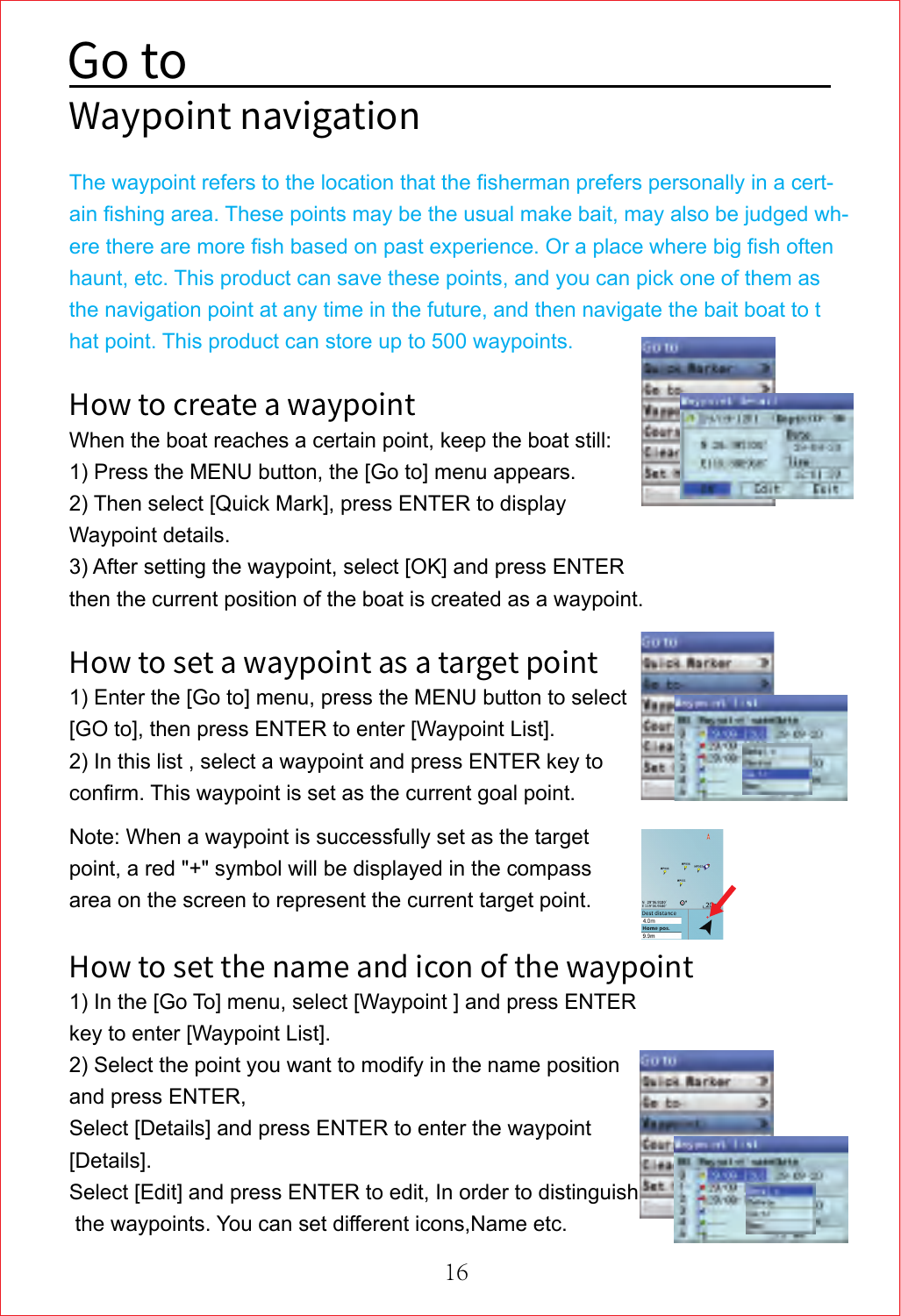## How to know the distance of the boat from the shore and the target point

You can see an option [Home pos.] on the display. This option represents the distance from the boat to the origin.

Note: This product defaults to the point of origin when the GPS receiver is powered on. Therefore, if you turn on the GPS receiver on the shore, the [Home pos.] represents the distance that the boat leaves the shore. You can set any point as the origin.

The option [Dest Distance] represents the distance between the boat and the target point.

## How to set a point as the origin

1) In the [Go to] menu, select [Set Homepos] and press ENTER key. Now the boat's location is successfully set.

So the option [Home pos.] displayed on the screen indicates the distance of the boat from the current position



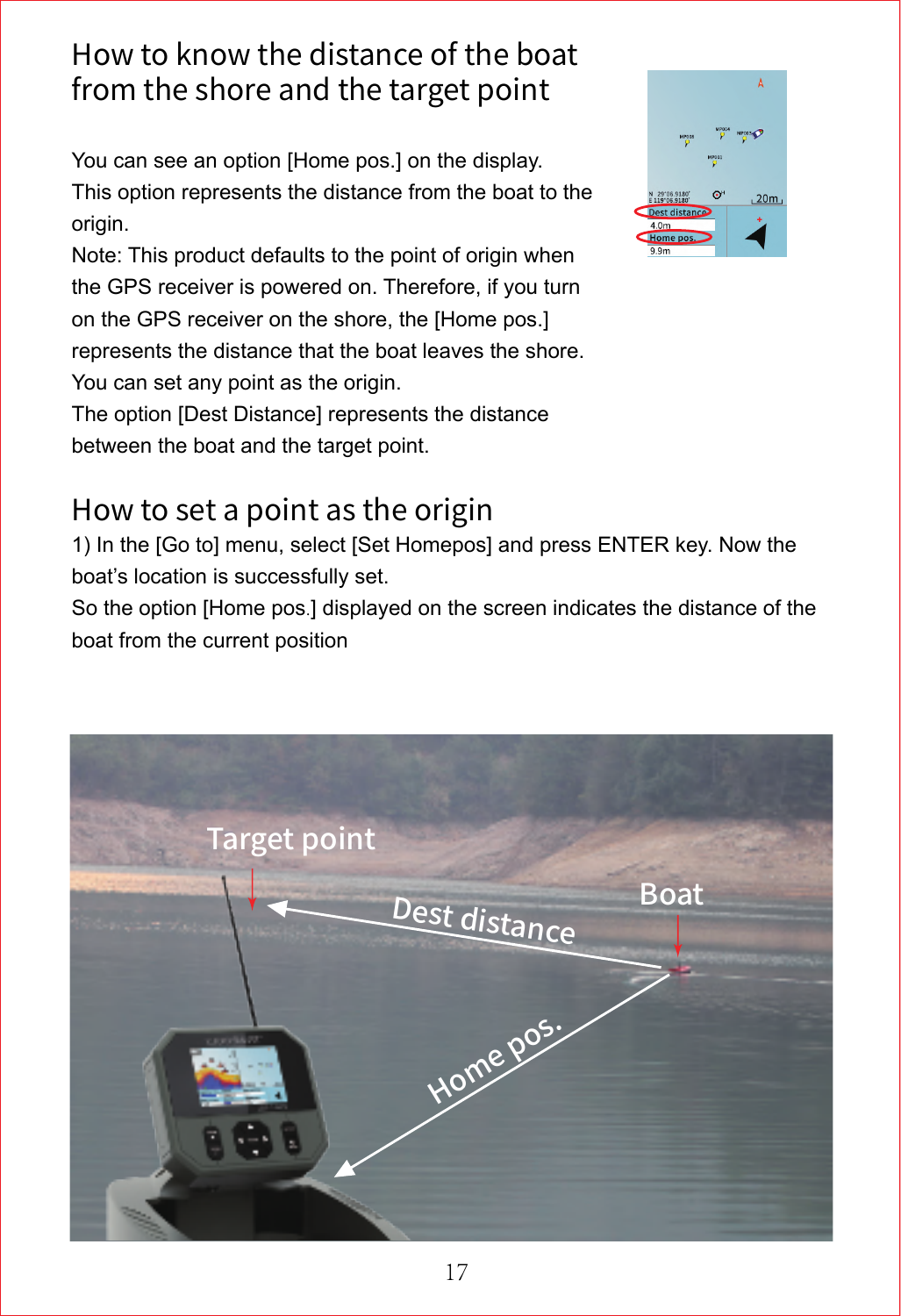## Route navigation

List of all saved tracks.

### How to create a new route

1)When the boat sails for a certain distance from the origin, you can observe the corresponding track on the screen. At this time, you can choose to save this track as a route:

1) Press the MENU button to enter the [Go To] menu, select [Course] and press the ENTER button to enter the [Route List].

2) Choose a name at will, press ENTER to select New, the new route is created successfully. The newly created routes are saved in the route list.

## How to load the route as the target point

1) Enter the [Go To] menu, select [Course] and press ENTER to enter the [Route List].

2) In the list that appears, select a route, and then press the ENTER key, then select [Go home] or [Go target], press the ENTER key, and this route will be set as the current target point.

### Clear Map

Used to clear the track map off the boat on the screen.

## Stop navigation

When you choose to stop navigation, the Red Cross arrow disappears from the screen.

| Goto                   |    |
|------------------------|----|
| <b>Guildik, Racker</b> |    |
| Ee to                  |    |
|                        |    |
| <b>RAFAS</b>           |    |
|                        | ш  |
|                        | 20 |
| ï                      | ō  |





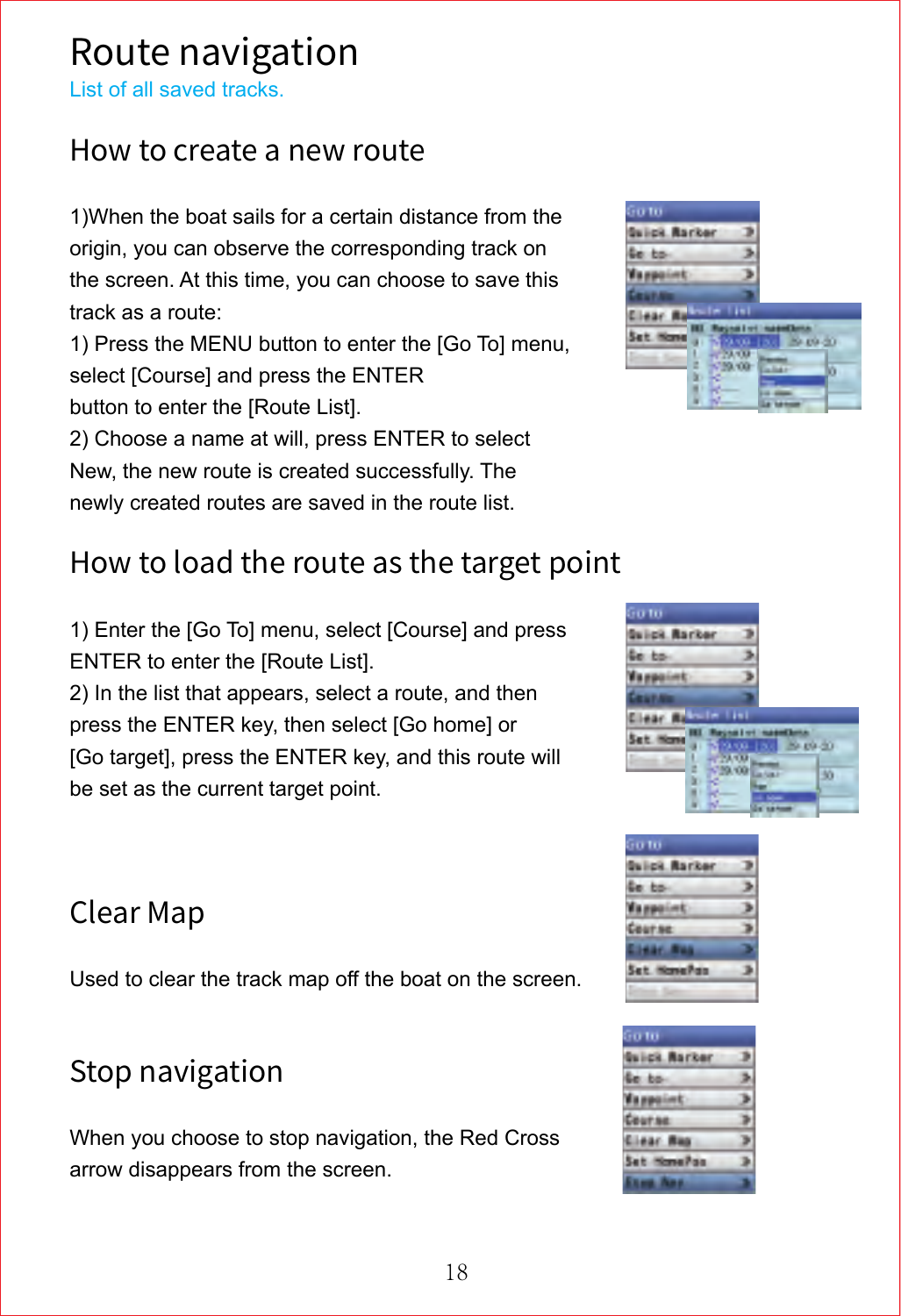## Menu operation Sonar settings

## **Sensitivity**

Sensitivity is the sonar intensity. The stronger the sensitivity, the more sonar signals will be returned and displayed on the screen, and the more sensitive feedback from the underwater situation will be. But if the water is very shallow, too high sensitivity will also increase the reflected sound wave signal too much, resulting in the wrong signal being displayed. If the sensitivity is set too low in a deep water environment, it will be difficult to detect the corresponding underwater signal. Operation suggestion: In the case of deep water, increase the sensitivity; In the case of shallow water, lower the sensitivity.

## Depth range

For example: the current depth is 20 meters, and you only need the fish information from 10 meters to 18 meters, you only need to set the lower limit of depth to 18 meters and the upper limit of depth to 10 meters, then only 10 meters to 18 meters fish information will be displayed on the screen.

## Fish icon

Press the menu key until the fish icon menu is displayed. The fish icon function is to use advanced signal processing methods to distinguish and process the returned sound waves, so the information of the detected fish will be accurate to displayed on the screen. You can choose to turn on or turn off the fish icon.

## Surface clarity

When the sonar is just launched, the closer the distance, the stronger the energy. And the stronger the detection ability to small objects. This causes the interference of the water surface to affect the normal detection, and the surface clarity function reduces the water surface the impact of normal detection.



High





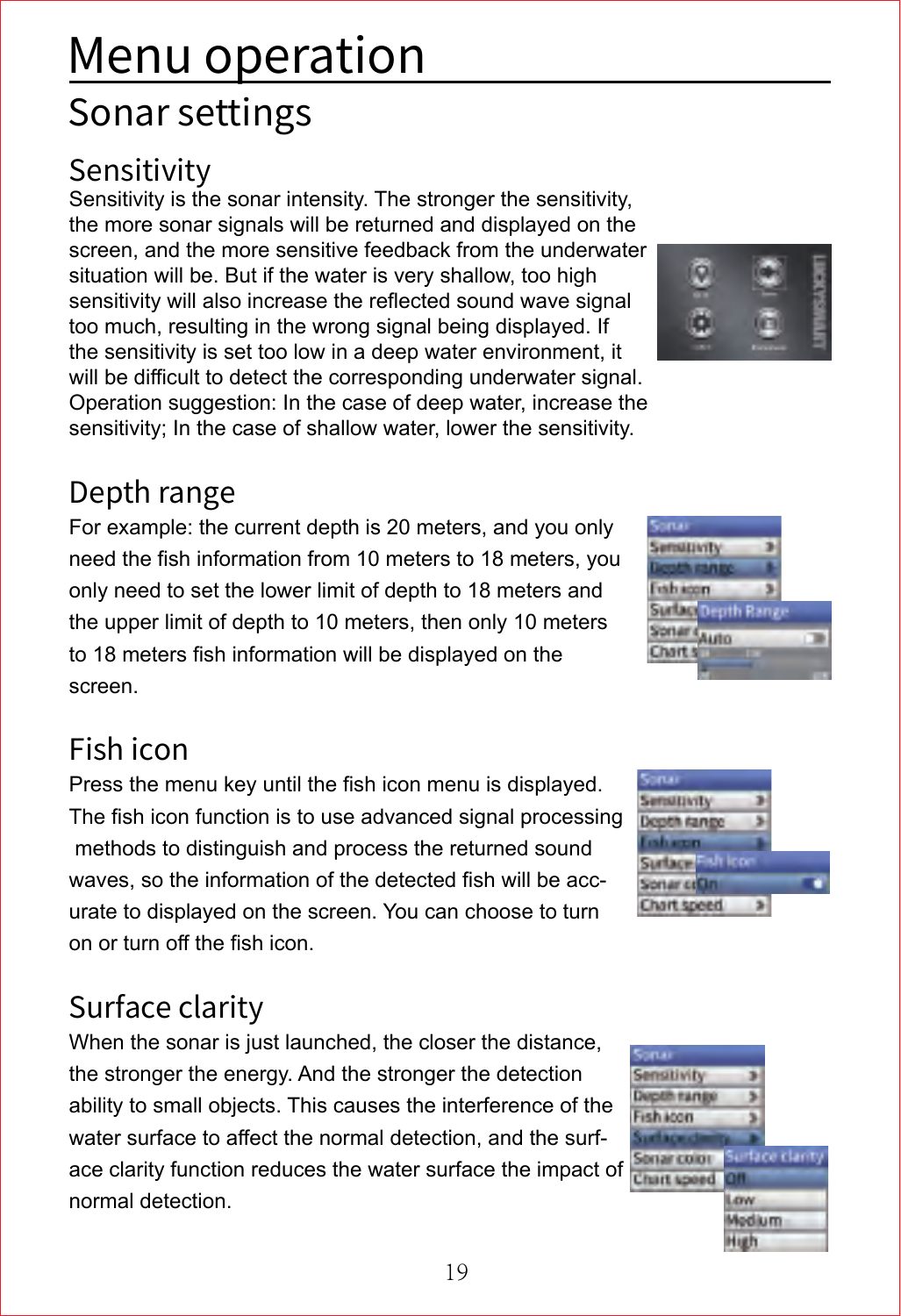### Sonar color

The sonar color is used to change the display color of the sonar image, which can better distinguish underwater, fish, etc. Sonar colors are available in red, blue and gray.

## Chart speed

Set the frequency of sonar data sampling. Note: The more frequently the sonar data is collected, the more accurate the underwater situation displayed on the screen. However, too much data will cause the system to respond slowly.



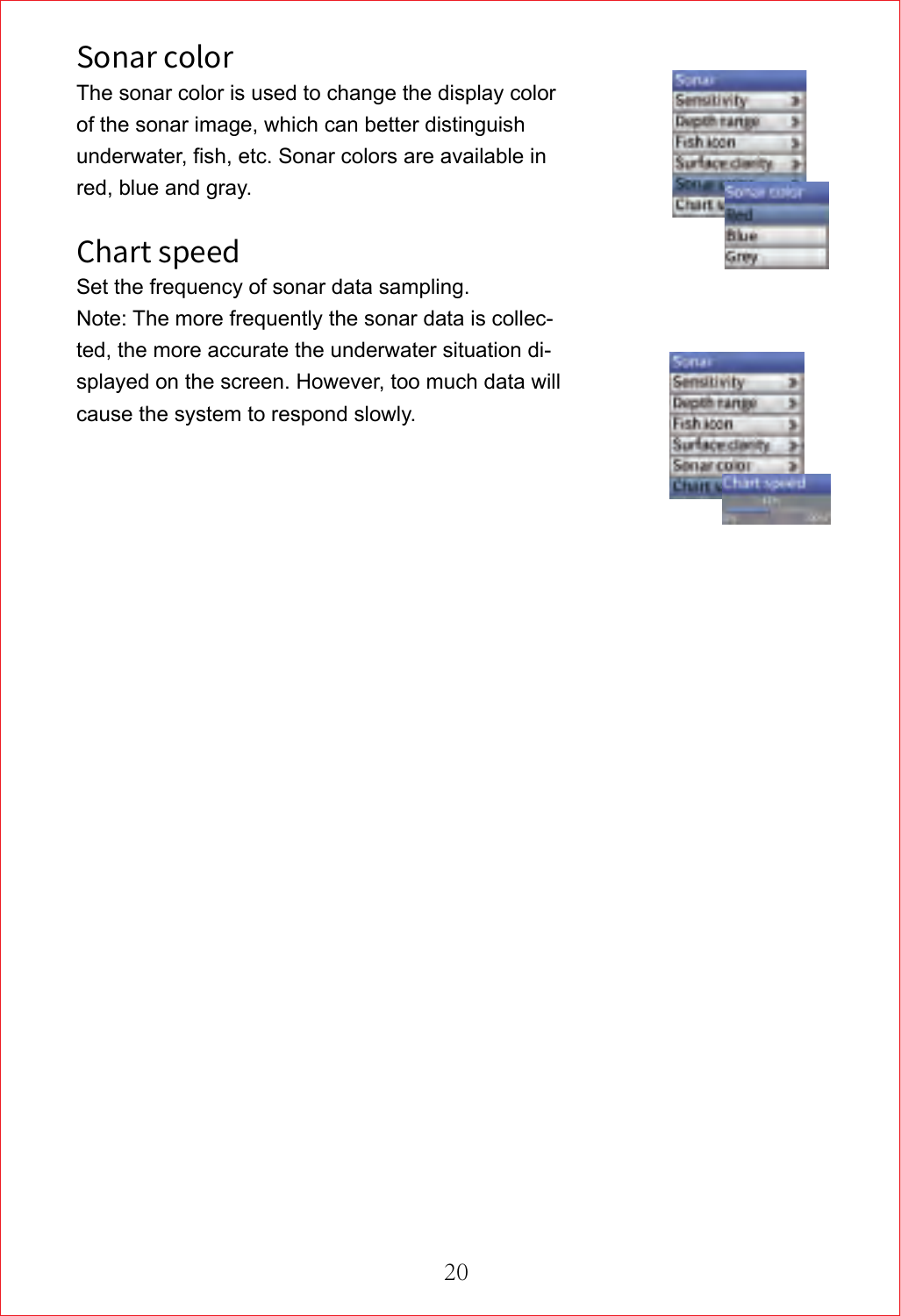## System

## Language

Language setting is to switch the languages of different countries. Under this menu, you can choose your preferred language (Chinese and English 2 languages).

## Backlight

The backlight is to adiust the screen brightness.

## Alarm

#### Fish alarm

Fish alarm refers to the alarm set when different fish icons appear. You can choose to turn off the fish alarm, or select the large, medium and small fish alarm. When you only need to make an alarm for the large fish, just set the large fish alarm. However, the prerequisite for the function of the fish alarm is that the detected fish situation can be alarmed only after the fish icon is turned on.

#### Shallow alarm

Shallow alarm is generally set to prevent stranding. When the actually measured water depth is lower than the set value, the fish finder will make an alarm to remind you that the current water depth is too shallow.







Language **Lockhott** Alarm Breviold

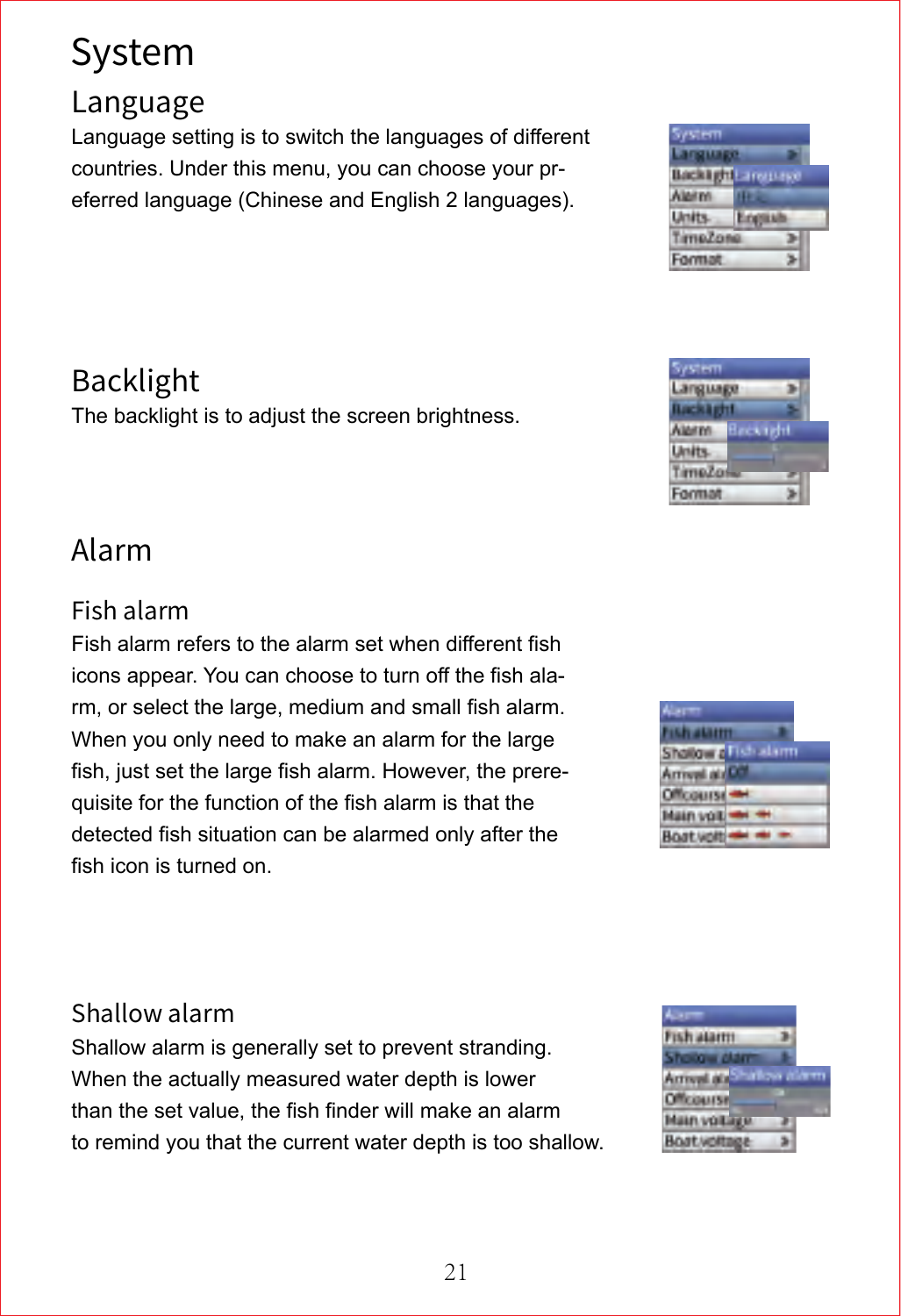Arrival alarm means that when the distance between the boat and the target point is less than or equal to the preset value, the device will make an alarm. At the same time, a prompt message will be displayed on the screen: "Approching the target position".



In order to obtain a more precise positioning from the target point, you can set it to a smaller value, for example: 2 meters or even 1 meter.

Note: The smaller the value, the higher the navigation accuracy, and the boat will be closer to the target point. But if currently the GPS satellite signal strength is not enough and the value is too small (for example 1 meter), the boat cannot find the target point. Therefore the red target point on the screen will always "drift" in the compass display area.





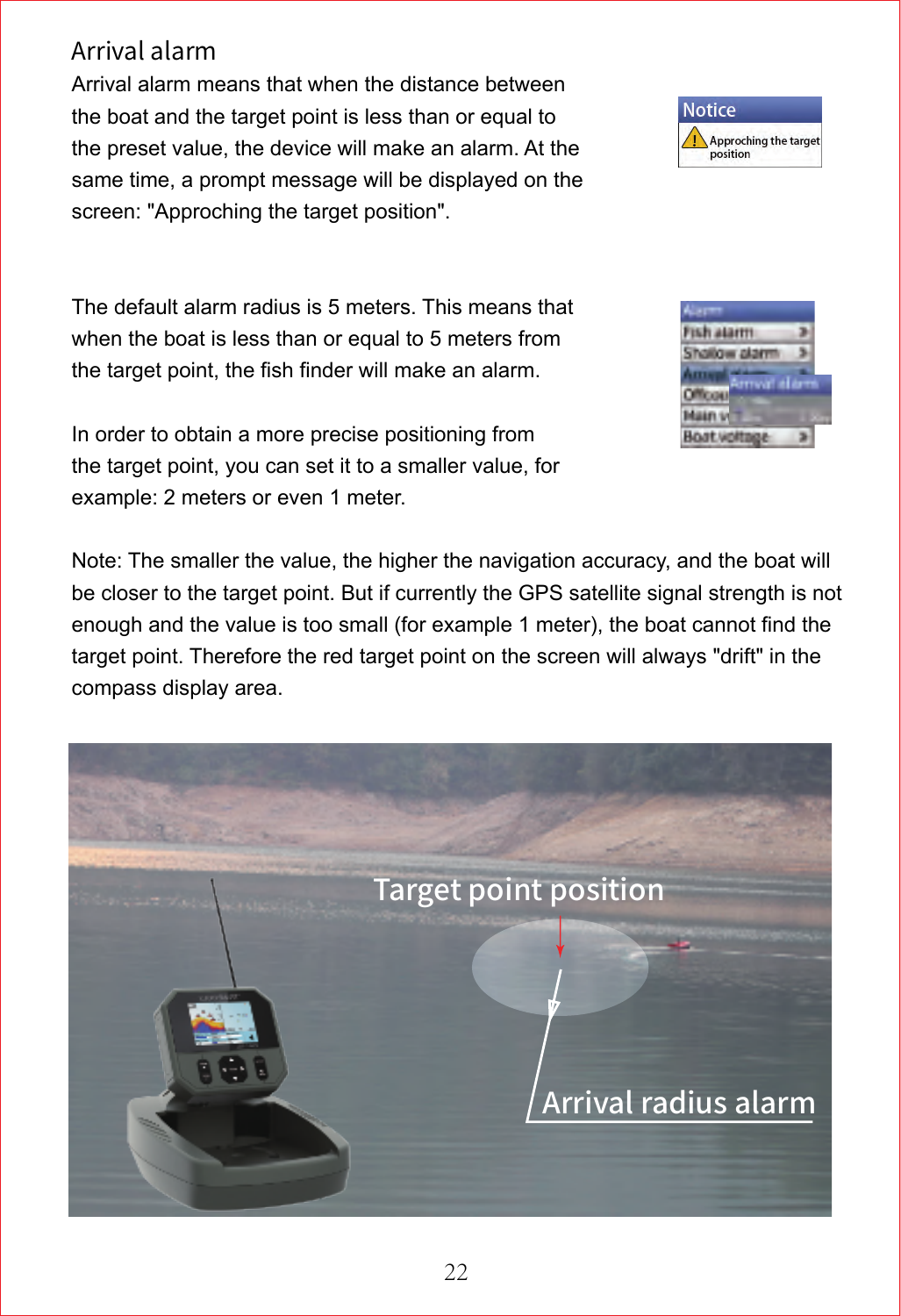#### **Offcourse**

Offcourse means that when the boat deviates from the preset route, the device will make an alarm. At the same time, a prompt message will be displayed on the screen: "The route deviated".

#### Main voltage

When the main device power supply voltage is lower than the set value, the fish finder will make an alarm.

For different batteries, we recommend the following settings:

#### Boat voltage

When the boat's battery is used to power the control box, the voltage value in the lower left corner of the display represents the voltage value of the boat's battery. When the voltage is lower than the set value, the fish finder will make an alarm. Once the alarm occurs, the battery needs to be charged in time, and overuse will affect the battery's service life.

### Units

#### Measure unit

Set all measurement units related to distance.





**Carry Offices rive Boat** 





Alarm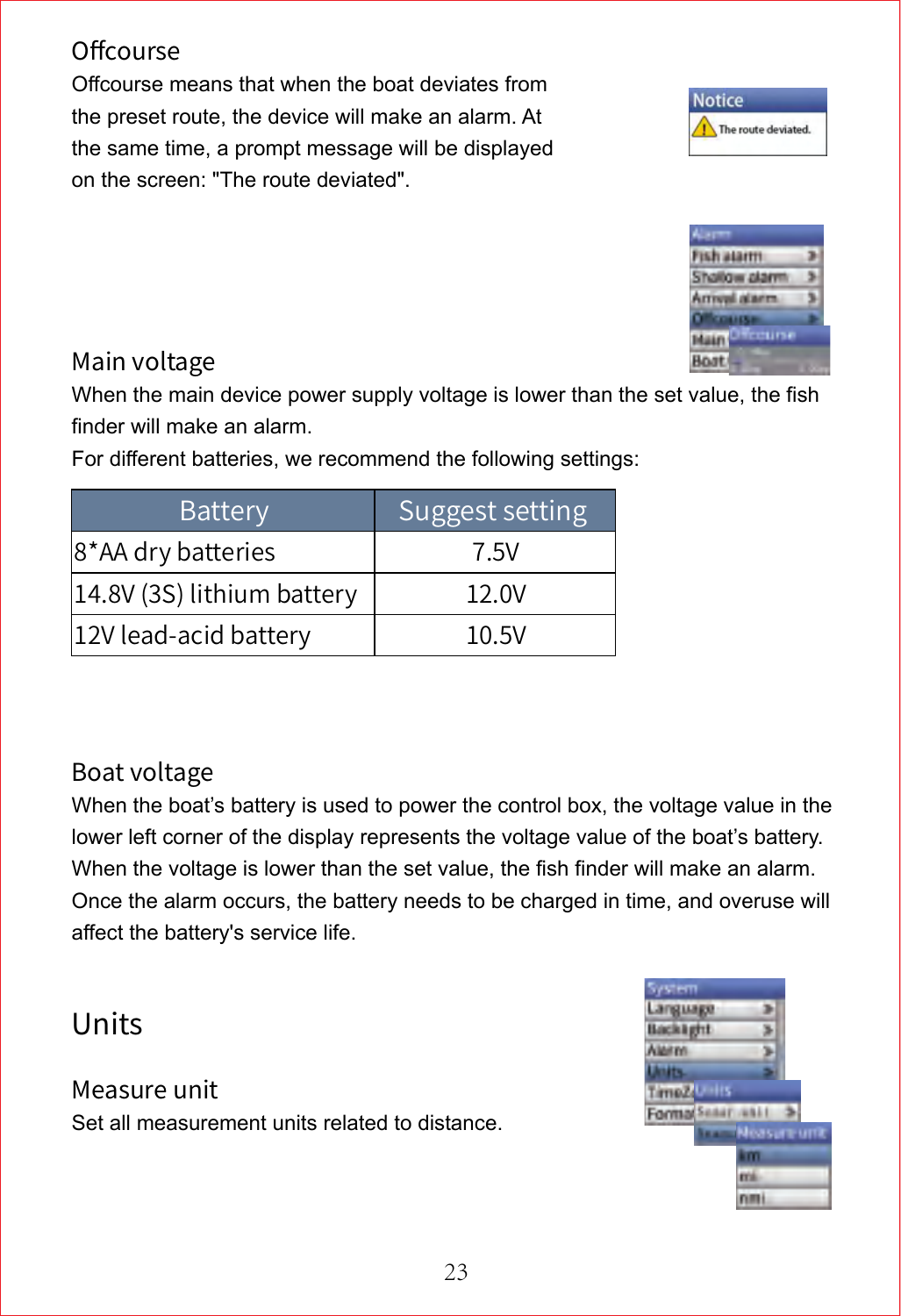#### Sonar unit Set the unit of depth and temperature.



## Timezone

Please choose a different time zone in different countries (regions), For example: China: 8 Germany, France, Netherlands, Italy, Poland: 1 Bulgaria, Romania, Ukraine, Greece: 2 Russia: 3 For more time zone, please refer to: http://www.worldtimezone.com



#### Format

Set the unit used to determine latitude and longitude.

### Direction setting

Used to set to point north up or bow up

### Factory set

Factory set is restored to the factory settings, such as backlight, sonar settings, etc., it will be restored to the original appearance of the device, and all setting parameters will be cleared.

#### About

Display the version information of the purchased product.

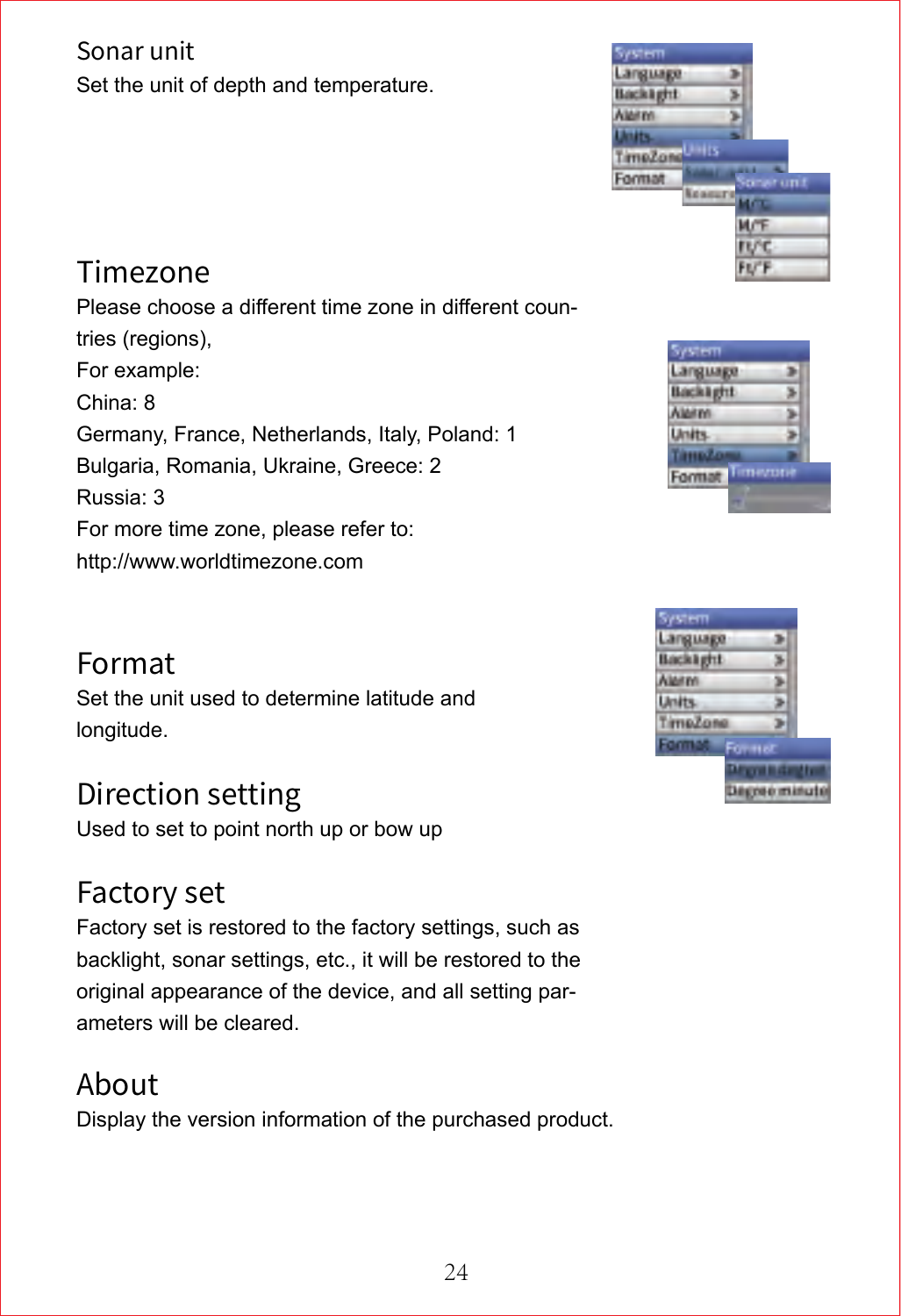## Common problems and solutions

| Problems                                                                      | Solutions                                                                                                                                                                                                                                                                                                                                                                                                                                                                                                                                                                                                                                                                                                                                                                                                                                                                                                                                                                                                                                                             |
|-------------------------------------------------------------------------------|-----------------------------------------------------------------------------------------------------------------------------------------------------------------------------------------------------------------------------------------------------------------------------------------------------------------------------------------------------------------------------------------------------------------------------------------------------------------------------------------------------------------------------------------------------------------------------------------------------------------------------------------------------------------------------------------------------------------------------------------------------------------------------------------------------------------------------------------------------------------------------------------------------------------------------------------------------------------------------------------------------------------------------------------------------------------------|
| Screen display:<br>"Please turn on<br>the sensor"                             | 1) Please turn on the sensor first, and then turn on the<br>device. Otherwise, this message will be displayed on<br>the screen.<br>2) Please ensure that the radio environment is in good<br>condition. Too close to WIFI Bluetooth devices, or<br>too noisy R/C controller may cause the wireless<br>transmission distance to be shorter.                                                                                                                                                                                                                                                                                                                                                                                                                                                                                                                                                                                                                                                                                                                            |
| The device loses<br>signal within 20<br>meters. Screen<br>display:"No signal" | 1) Please make sure that the antenna and the control<br>box are connected properly and the antenna is in<br>good contact.<br>2) Please ensure that the radio environment is in good<br>condition. Too close to WIFI Bluetooth devices, or<br>too noisy R/C controller may cause the wireless tran-<br>smission distance to be shorter.                                                                                                                                                                                                                                                                                                                                                                                                                                                                                                                                                                                                                                                                                                                                |
| Inaccuracy of<br><b>GPS positioning</b>                                       | 1) The positioning accuracy of GPS depends on satel-<br>lite signals. In harsh environments such as cloudy, rai-<br>ny, or foggy, satellite signals may become weaker. Also<br>make sure to use this product with a bait boat on open<br>waters outdoors. During operation, do not place this<br>product under a bridge, under a tree, etc., which may<br>affect the GPS positioning accuracy.<br>2) If your boat is stationary on the surface of the water,<br>the position coordinates may drift. The error accuracy<br>of GPS may reach 15 meters or even more. However,<br>if your boat is moving at 0.5 m/s or faster, the positio-<br>ning accuracy will become better.<br>3)Please ensure that the GPS receiver installed on the<br>boat is at least 30 cm away from any other antennas.<br>4) In some countries or regions, in consideration of nat-<br>ional security, local governments may take some mea-<br>sures to interfere with GPS satellite signals. Therefore,<br>GPS coordinate offsets may be different in different<br>regions or time periods. |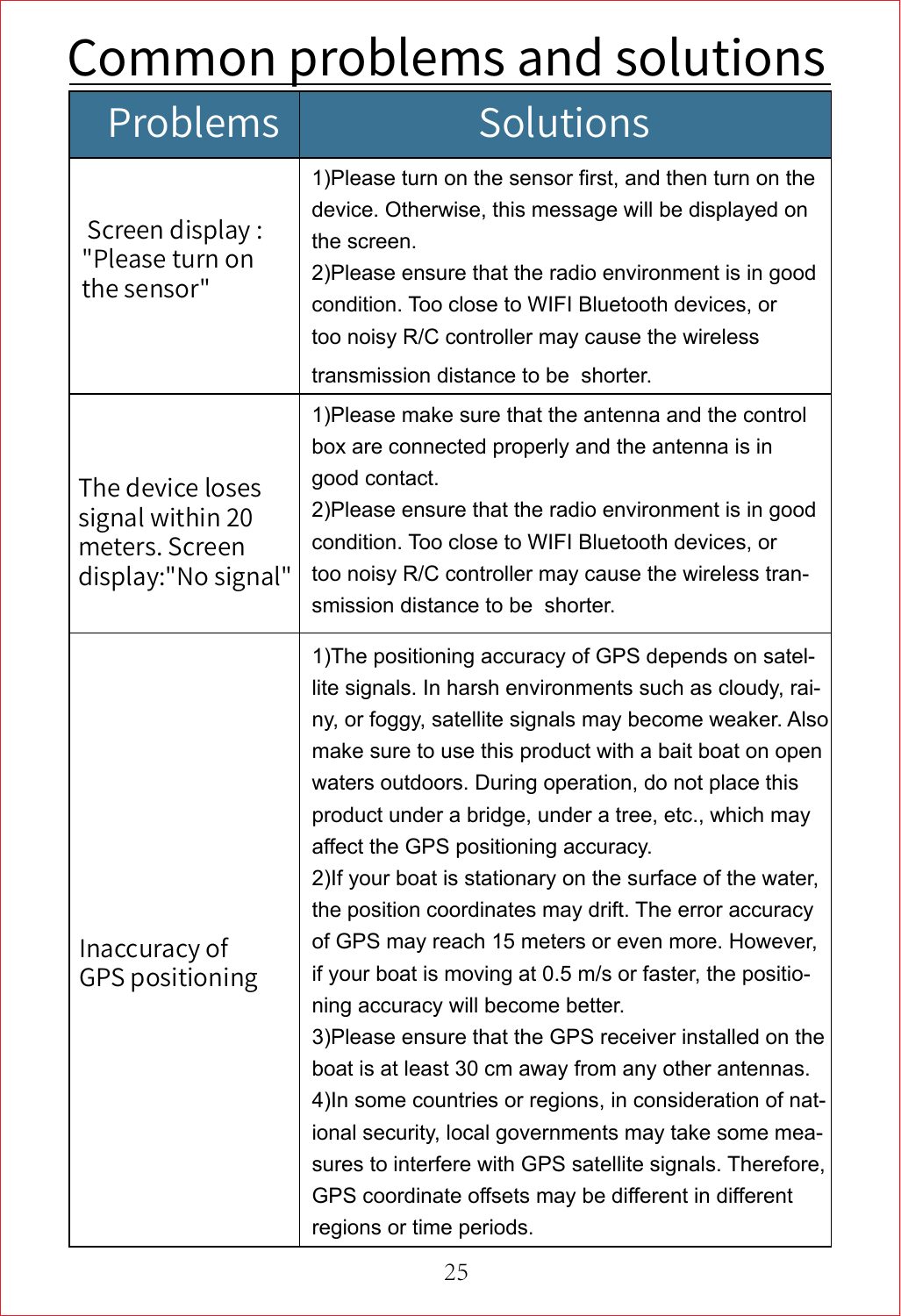|  | Problems |  |
|--|----------|--|

## Solutions

| The compass does<br>not indicate the<br>right direction | 1) The compass will malfunction due to magnetic ma-<br>terials. Therefore, when installing the GPS receiver,<br>keep away from the following magnetic materials: ma-<br>gnets, iron, nickel, etc. The distance is recommended<br>to exceed 30 cm.<br>2) The accuracy of the electronic compass is usually<br>within the range of $+$ / -15 degrees. Therefore, under<br>normal circumstances, the compass will have a small<br>error, which is normal.<br>Update the GPS data of the boat's direction to 2 Hz<br>(twice per second). If the boat turns too fast, there may<br>be a short delay in the compass direction displayed on<br>the screen.                              |
|---------------------------------------------------------|----------------------------------------------------------------------------------------------------------------------------------------------------------------------------------------------------------------------------------------------------------------------------------------------------------------------------------------------------------------------------------------------------------------------------------------------------------------------------------------------------------------------------------------------------------------------------------------------------------------------------------------------------------------------------------|
| Sonar image is<br>blurry and messy                      | 1) The sensor (probe) should be installed on the boat<br>away from any devices that may generate bubbles, such<br>as engines and propellers. We recommend that the sen-<br>sor be installed one-third (hull length) from the bow of<br>the boat<br>2) Bubbles are the main source of interference from all<br>sonar equipment. Therefore, the deeper the draft of the<br>sensor, the better. The sensor should have a draft of at<br>least 15cm above the water surface.<br>If the draft of the sensor is less than 15cm, the fluctua-<br>ting water surface will affect the sonar image quality. At<br>this time, the sensitivity can be moderately adjusted to<br>$level 4-6.$ |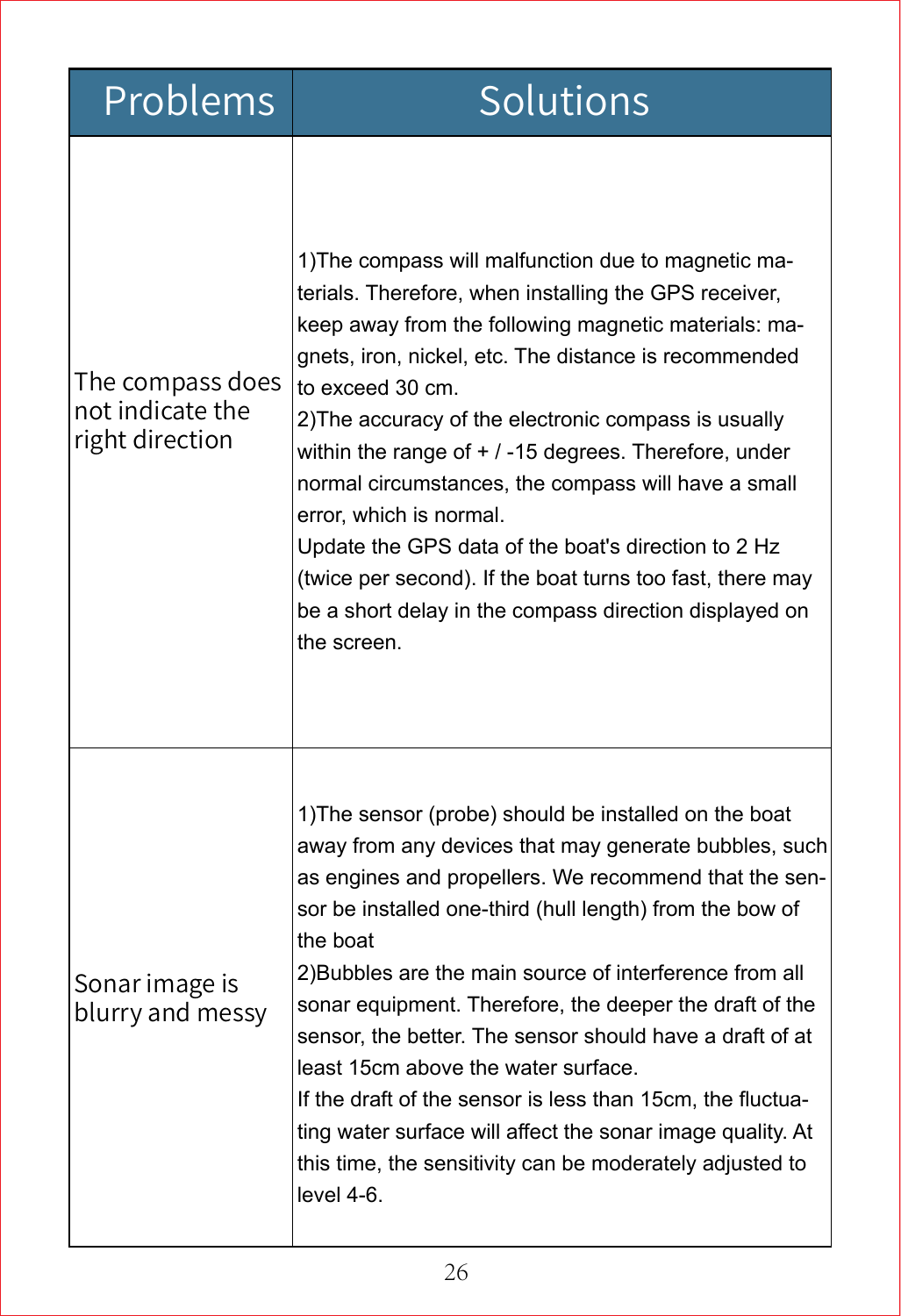| Problems                                                                                   | <b>Solutions</b>                                                                                                                                                                                                                                                                                                                                                                                                                                                                                                                                                                                                                                                                                                                  |
|--------------------------------------------------------------------------------------------|-----------------------------------------------------------------------------------------------------------------------------------------------------------------------------------------------------------------------------------------------------------------------------------------------------------------------------------------------------------------------------------------------------------------------------------------------------------------------------------------------------------------------------------------------------------------------------------------------------------------------------------------------------------------------------------------------------------------------------------|
| No fish detected<br>(Clear that there<br>are fish in the water)                            | All sonar equipment has 2 blind spots. A blind spot is<br>0.5 meters down from the surface of the water. Anoth-<br>er blind spot is 0.3 meters from the bottom of the water.<br>If the fish is in the blind spot, the fish finder is difficult<br>to detect. Therefore, if the water is too shallow, most of<br>the fish are in the blind spot. Therefore, in order to ob-<br>tain a better fish detection effect, we recommend that<br>you use this product in waters not less than 1.5 meters.                                                                                                                                                                                                                                  |
| There is no depth<br>reading on the<br>screen when the<br>water depth<br>exceeds 60 meters | 1) The oil, dirt, etc. floating on the water surface will<br>form a film on the bottom of the probe, thereby red-<br>ucing its detection effectiveness. Please clean the sur-<br>face of the probe with a clean soft cloth (preferably<br>dipped in some alcohol).<br>2) Its detection capability can theoretically reach 60<br>meters. However, it depends on the conditions of the<br>water bottom. For example, a lot of silt at the bottom<br>will cause weak echo signals and reduce its detection<br>ability.                                                                                                                                                                                                               |
| Why need the<br>compass function?<br>Isn't that enough<br>with GPS navigation<br>function? | 1) When the boat travels far (200 meters away), or at<br>night, foggy weather, etc., you will not be able to see<br>the direction of the bow. With the compass function,<br>you can clearly know the direction of the bow on the<br>screen, so you can navigate it back accurately.<br>2) If the speed of the boat is less than 0.6 m/s, the he-<br>ading direction provided by the GPS data will be wr-<br>ong. When the ship approaches the target point with<br>very slowly speed, only GPS with compass function<br>can accurately control the ship to reach the target lo-<br>cation.<br>With the help of a compass, you can even accurately<br>observe the heading direction of the boat when the<br>boat is moving slowly. |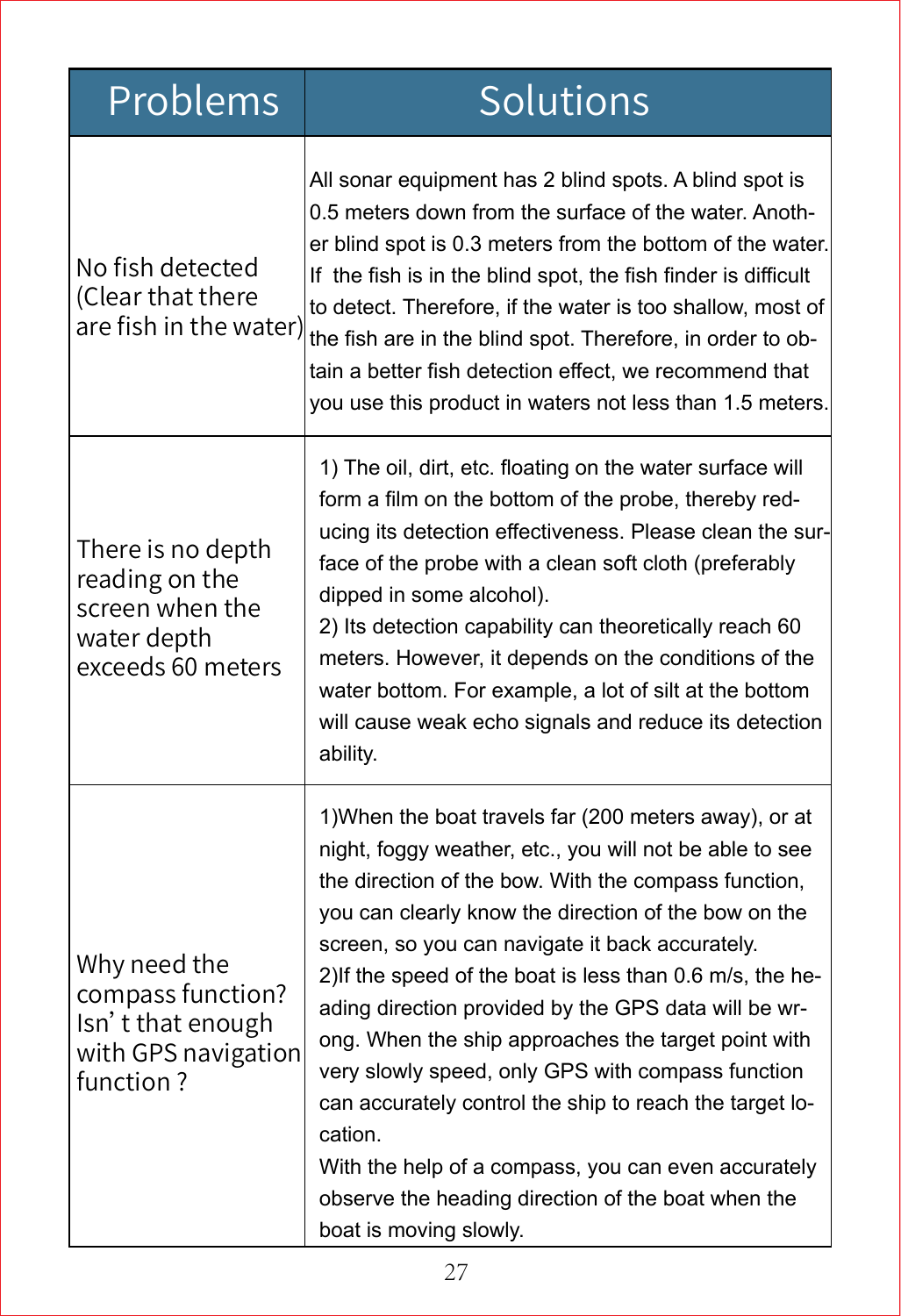## Product Specification

|                          |                             | Circular error probability:       |
|--------------------------|-----------------------------|-----------------------------------|
|                          | GPS positioning accuracy    | 2.5 <sub>m</sub>                  |
|                          |                             | Actual measurement accu-          |
|                          |                             | racy: 1.0m                        |
|                          | Waypoint                    | 500                               |
|                          | Track                       | 30                                |
|                          | Wireless frequency          | 433MHz                            |
| GPS and<br>wireless      | Wireless operating range    | 300m                              |
| functions                | Show boat speed             | Yes                               |
|                          | Show latitude and longitude | Yes                               |
|                          |                             | 50 channels                       |
|                          |                             | Update rate: 1 second             |
|                          |                             | Hot start <1 second (in open      |
|                          | Satellite                   | environment)                      |
|                          |                             | Cold start <48 seconds (in open   |
|                          |                             | environment)                      |
|                          | Sonar frequency             | 125Khz                            |
| Digital Sonar<br>Section | Detect capacity             | 60 <sub>m</sub>                   |
|                          | Sonar angle                 | $90^{\circ}$                      |
| Electronic<br>compass    | Compass built-in GPS        | Yes                               |
|                          | Device power                | $10 - 13v$                        |
| Power                    |                             | Can be powered by the boat's      |
|                          | Control box power           | own batter<br>$9.5 - 13v$         |
|                          |                             | 3.5-inch TFT high-definition      |
| Display part             | Display size                | color display; visible in sunligh |
|                          | Resolution                  | 480*320 pixels; 65,536 colors     |
|                          | Chinese menu                | Yes                               |
| Others                   | Sonar device size           | 130X130X30mm                      |
|                          | Portable base size          | 230X195X100mm                     |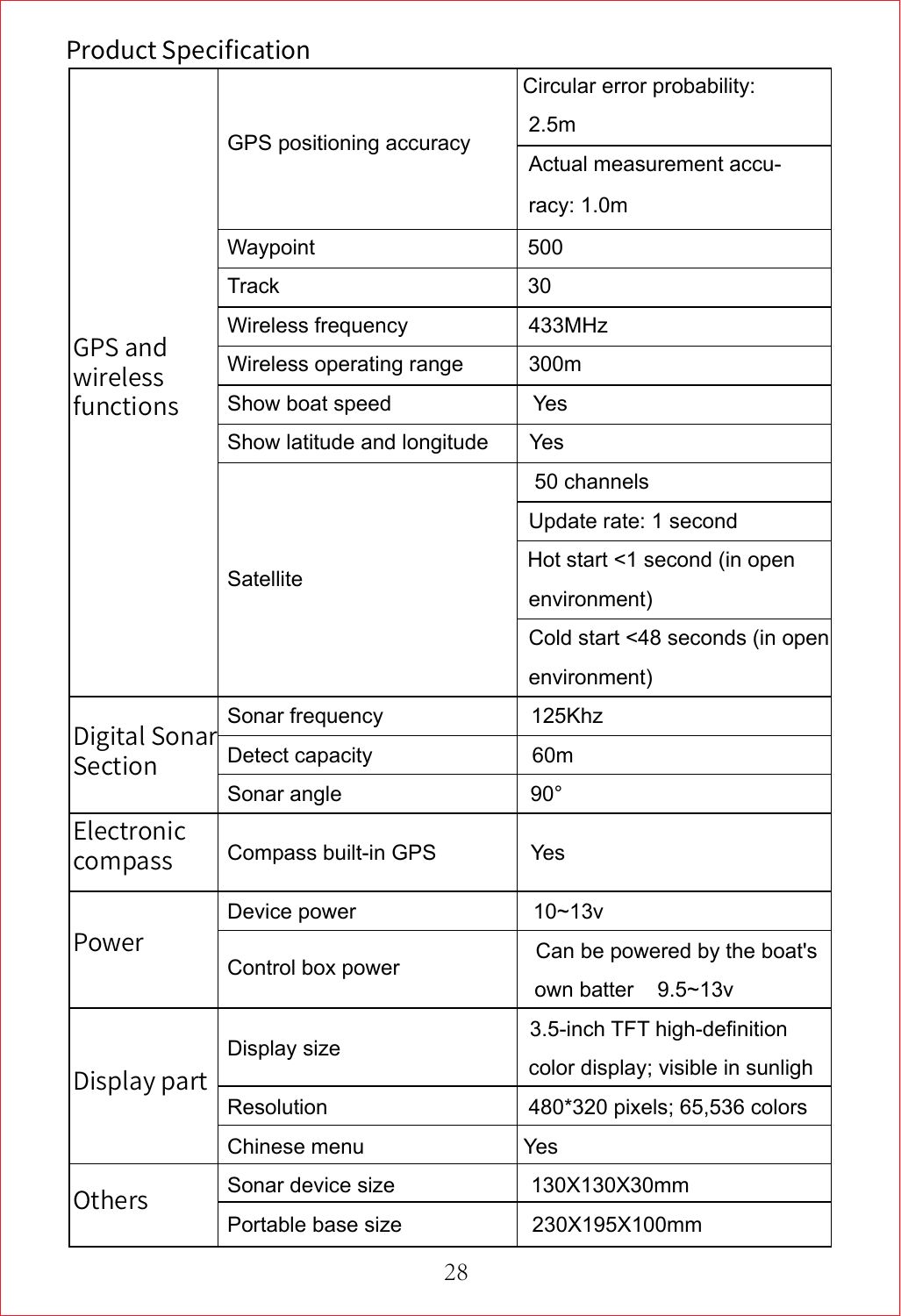## Product Specification

|            | GPS receiver cable length                                            | 0.7 <sub>m</sub>                                                   |  |
|------------|----------------------------------------------------------------------|--------------------------------------------------------------------|--|
| Others     | Probe cable length                                                   | 0.6m                                                               |  |
|            | Operating temperature range                                          | -10°∼ 50°C                                                         |  |
|            |                                                                      | The following data can be displa-                                  |  |
|            |                                                                      | yed: distance to the target point,                                 |  |
|            | GPS data display                                                     | distance to the origin, boat speed,                                |  |
|            |                                                                      | time to reach the target, number                                   |  |
|            |                                                                      | of satellites, azimuth, angle, track                               |  |
|            |                                                                      | memory, date, device voltage, etc.                                 |  |
|            |                                                                      | The electronic compass visually displays the real-time course of   |  |
|            | the boat.                                                            |                                                                    |  |
| <b>GPS</b> |                                                                      | The red "+" displayed on the screen represents the target point of |  |
| and        | the current navigation.                                              |                                                                    |  |
| compass    | Show the distance of the boat from the target point and the origin   |                                                                    |  |
|            | (shore).                                                             |                                                                    |  |
|            | Boat arrival alarm (you can set how far the boat from the target     |                                                                    |  |
|            | point to make alarm).                                                |                                                                    |  |
|            | No signal alarm.                                                     |                                                                    |  |
|            | Satellite status bar shows the number of satellites received.        |                                                                    |  |
|            | Red $(0-3)$ ; Yellow $(4-6)$ ; Blue (more than 6).                   |                                                                    |  |
|            | Can display the latitude and longitude of the current point of the   |                                                                    |  |
|            | boat.                                                                |                                                                    |  |
|            | Various information of waypoints can be customized, including        |                                                                    |  |
|            | symbols, dates, names, depths, etc.                                  |                                                                    |  |
|            | Track display zoom in/out function.                                  |                                                                    |  |
|            | Adopt brand new digital wireless sonar technology. The detection     |                                                                    |  |
| Digital    | accuracy is greatly improved than traditional sonar. Can accurate-   |                                                                    |  |
| Sonar      | ly detect underwater fish (including bottom fish), water plants, st- |                                                                    |  |
| Section    | ones, potholes and other information.                                |                                                                    |  |
|            | Real-time sonar window displays the latest sonar information.        |                                                                    |  |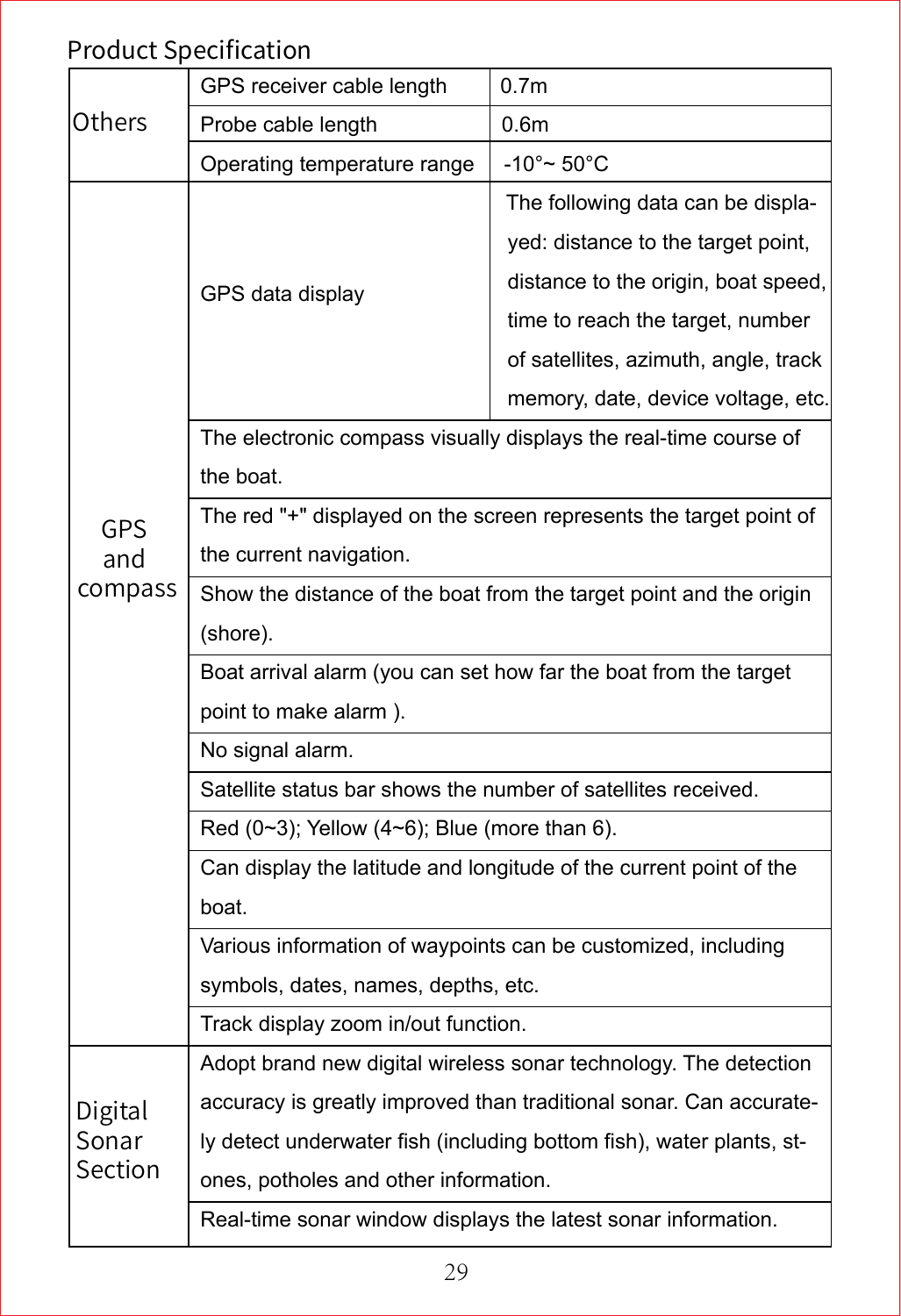### Product Specification

|         | The fish shape recognition function can define the display level      |
|---------|-----------------------------------------------------------------------|
|         | of the fish school size, so as to meet the purpose of fishing friends |
|         | to catch only big fish or only small fish.                            |
| Digital | The detected fish-shaped symbol can visually display the depth        |
| Sonar   | position of the fish. This is helpful for anglers to judge the middle |
| Section | fish or bottom fish.                                                  |
|         | Alarm mode: fish alarm/shallow alarm/low voltage alarm.               |
|         | Three background display colors.                                      |
|         | Built-in water temperature sensor can display water temperature.      |
| Others  | Windows menu style, intuitive and easy to operate.                    |
|         | 1 year warranty                                                       |